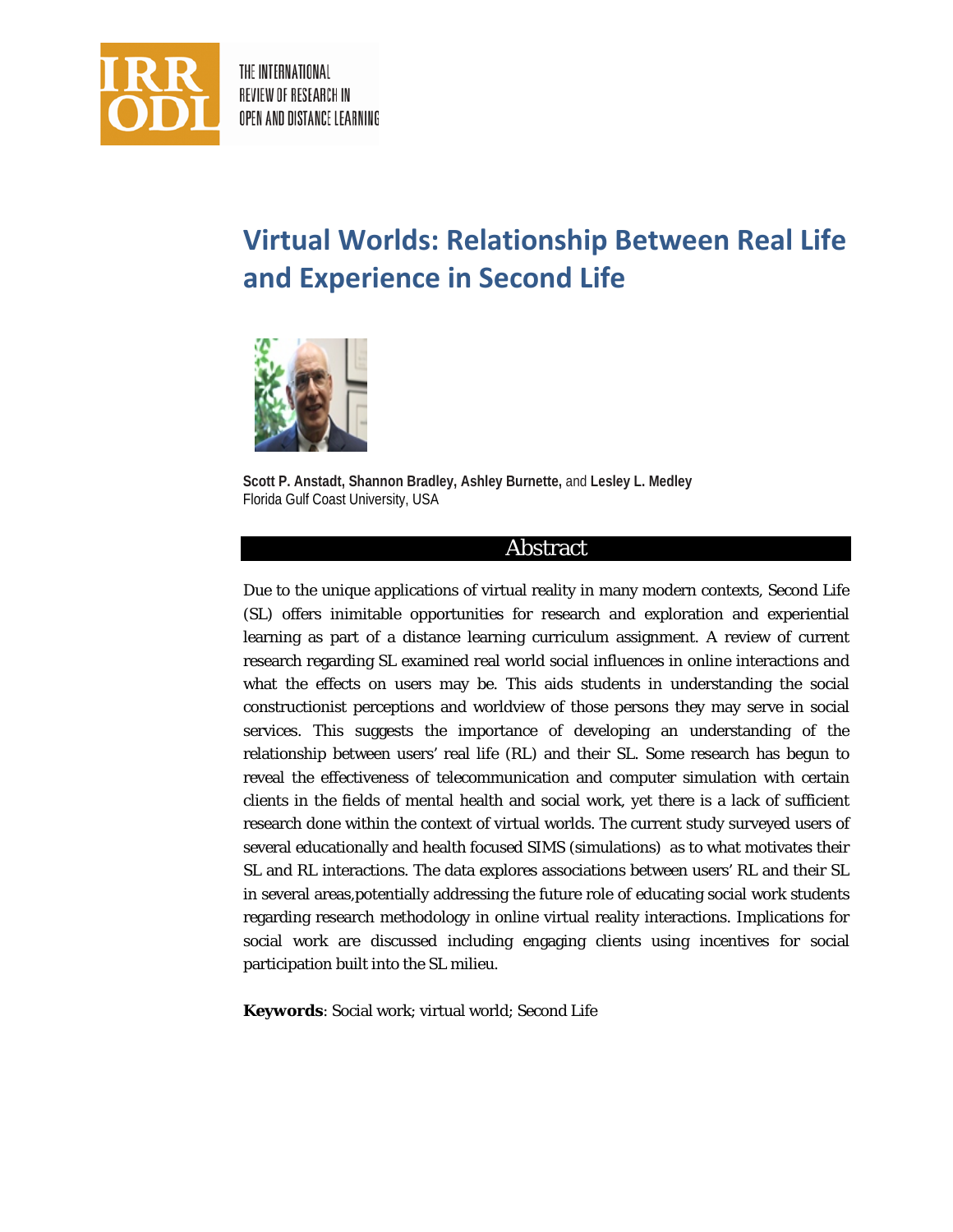#### Introduction

Multi-user virtual environments (MUVEs) are perceptual and interactive simulated worlds in which persons might discover lifestyles, traditions, and engagement in interactive conversations in a role-playing medium. MUVEs afford access to ongoing social interaction, information both in print and depicted through video casts, and integration of collaborative learning through group sharing and teambuilding efforts (Dillenbourg, Schneider, & Syneta, 2002). Unlike other forms of virtual education, MUVEs support synchronous communication, therefore approaching what might be seen as a learning discourse in a sense of community (Barab, Thomas, Dodge, Carteaux, & Tuzun, 2005; Bruckman, 1997; DeLucia, Francese, Passero, & Tottora, 2009). Major professional organizations in the field of educational technology, such as the New Media Consortium, the International Society for Technology in Education, and the Association for Educational Communications and Technology, actively use and study applications of MUVEs in educational programming.

As a well-known example of MUVEs, Second Life (SL) is used by over 200 educational institutions throughout the world. Developed by Linden Labs in 2003, SL estimates over 15 million users, and in any one point in time an average of about 50,000 (Baker, Wentz, & Woods, 2009). Individuals create avatars as virtual representations of their real physical selves which serve to navigate the virtual simulators ("SIMS") in the form of humans, animals, inanimate objects, or hybrids known as "furries" (Bell, Castranova, & Wagner, 2009, p. 23; Gottschalk, 2010).

As such, SL offers a rich 3D virtual world that provides an unprecedented context for research using a social constructionist learning theoretical framework within an "authentic" and "living" reality. Epitomizing social constructionist principles, users in SL have access to a vast array of tools and audiences for the creative construction of "world-building" (Aurilio, 2010; Dawley, 2009). Social constructionist theory contends that deeper knowledge structures are developed as people interact with their physical and social world and engage in building artifacts. The social construction of reality occurs as individuals and groups interact and this interaction is how social phenomena are created. Socially constructed reality is an ongoing, dynamic process, where culture intertwined with history is seen as the source of human thought and behavior. In social constructionist theory learning continuously occurs and cannot be separated from the social context, as the social context is at the center of meaning. The focus in social constructionist learning is on the artifacts or deeper knowledge created through the shared construction and collective generation and transmission of meaning through culture and history (Mutekwe, Ndofirepi, Maphosa, Wadesando, & Machingambi, 2013; Mills, 2012; Conners, 2009; SparkNotes Editors, 2006; Brooks, 2002; Pinkett, 2000; Shaw, 1995; Vygotsky, 1978).

In recent years online communities, or SIMs, have been studied for their prospects in education. SL has been found to be a forum for tangibly enhancing quality of student learning by creating an experience which includes multi-sensory environments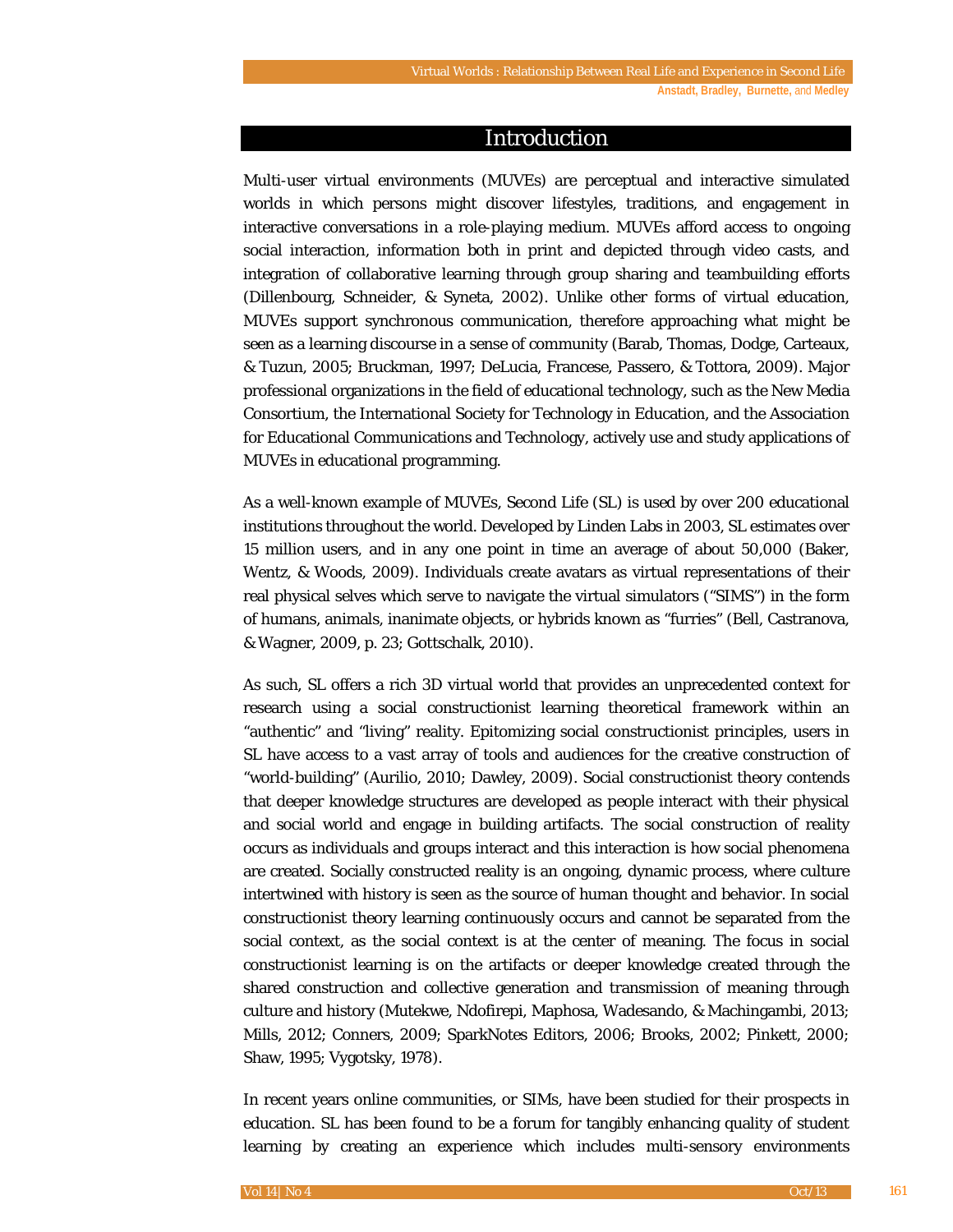(Jarmon, Traphagan, & Mayrath, 2008; Riedl, Bronack, & Tashner, 2005; Squire & Jenkins, 2003) and collaboration in student team projects (Erlandson, Nelson, & Wilhelmina, 2010). SL features telling visual immersive components which helps students feel a greater sense of reality in the context of their learning. For this reason over 200 universities have a presence on SL. Here, classrooms in total can be run on SL and students may go out into the various SIMs for field trips, assimilated role-plays, and to gather information which can be experienced in both a visual and auditory manner. Therefore, the platform of SL can be incorporated into already established traditional classroom curriculum (Beltran, Sierra, Gutierrez, & Garzon-Castro, 2012; Damianakis, Climans, & Marziali,2009; Leonard, Withers, & Sherblom, 2011; Rockinson-Szapkiw & Walker, 2009). The context of education might include events which may exist in real life but are not as handily accessed. These include theater and visual arts, poetry, discussion groups, live entertainment, and self-help groups, among others.

In relation to distance learning and virtual educational environments, SL has garnered much attention among educationalists and researchers as a valuable learning platform for distance learning (Newman, Olle, & Bradley, 2012; Anderson & Dron, 2011; Aurilio, 2010; Sun, 2010; Dawley, 2009, p.113). Within the world of social work programs in higher education, SL has been increasingly integrated and utilized as an effective learning technology in distance education at University of Southern California, University of Georgia, Valdosta State University, Stanford University, East Carolina University, University at Buffalo, Indiana University, and University of Texas Arlington. Furthermore, current research in distance learning points to SL as providing an optimal framework for a virtual educational environment that exemplifies the embodiment of social constructionist principles (Mills, 2012; Aurilio, 2010; Conners, 2009). Additionally, SL provides an excellent platform for instructors to integrate scaffolding for students within their research, "as it is an amazing space for approaching research participants" (Conners, 2009, p. 103). Although educational institutions are increasingly including SL as a technology based tool in teaching and learning in distance education, there is a lack of research in guiding educators in course design and pedagogy within the SL environment (Mutekwe, Ndofirepi, Maphosa, Wadesando, & Machingambi, 2013; Edwards, 2012; Jha, 2012; Sun, 2012; Anderson & Dron, 2011; Conners, 2009; Dawley, 2009; Minocha & Roberts, 2008; Huang, 2002).

Dawley (2009, p. 117) offers "social network knowledge construction" as an emerging pedagogical framework that addresses the need for new strategies in teaching and learning within distance learning courses in virtual worlds, such as SL. This framework incorporates user-centered content, social networking, and virtual worlds in the teaching repertoire that can be utilized in both inworld and out-of-world activities and in cross communication. The social construction of knowledge in the virtual world affords the students the opportunity to display physical representations of their newly gained knowledge in a variety of formats that can be shared with others and accessed at any time, further extending learning and deeper knowledge construction in a dynamic, ongoing process.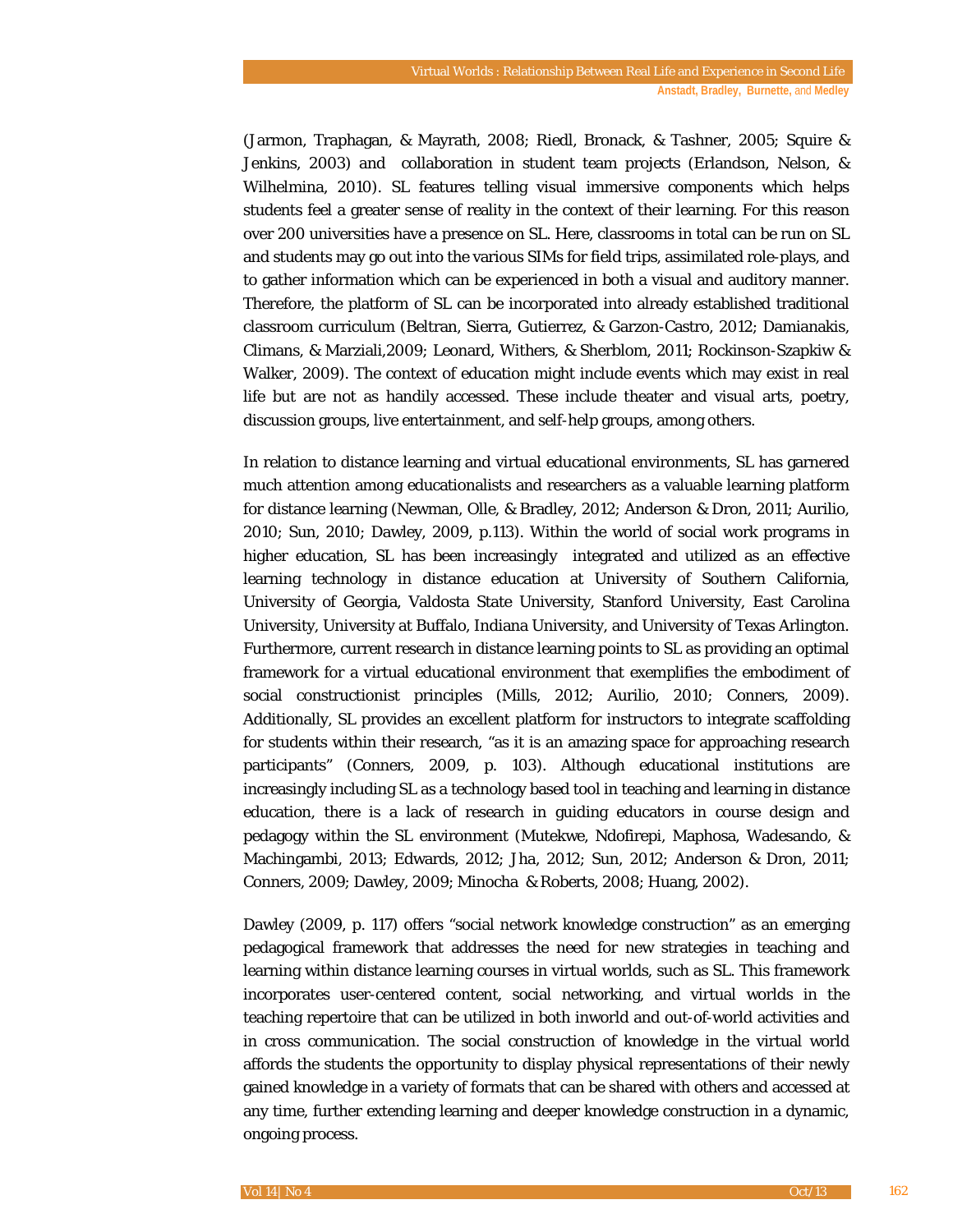For example, social work education has begun to make use of the virtual world format as a resource for achieving competence in the field. The Council on Social Work Education requires students to study human behavior in the social environment as well as assessment of clients using a biopsychsocial and spiritual format (Holloway, Black, Hoffman, & Pierce, n.d.) . To this end there are full SIMs of communities in which the residents role-play a lifestyle consistent with ethnic, cultural, and spiritual traditions, thus bridging the gap between virtual lives and client/consumers' real lives (Anstadt, Burnette, & Bradley, 2011,2012; Boelstorff, 2008; Eastwick & Gardner, 2009; Parti, 2008).

Included are SIM representations of over 100 religious and spiritual traditions supporting a wide number of offerings in discussion groups, experiential expression of cultural traditions, and authentic cultural and artistic presentations. Avatars are assigned a name of their own and with a unique meaning to the puppeteer behind the keyboard. Role play of characters in the social context by the avatar residents allows the puppeteers to live these cultures authentically in this second life. Students may assume an anonymous avatar character and likewise experiment in involving themselves within various cultural environments on SL without feeling self-conscious as they reflect upon their experience. In this manner students feel more at ease in approaching educated informants on their experiences living within and practicing particular national, spiritual, and cultural traditions. Discussions with these resident informants allow students to reformulate and reconstruct their own impressions based upon information gleaned and comparison/contrast with their own background experiences. Unlike real life institutions, most spiritual and cultural settings in Second Life are free and open to anyone who wishes to participate (Baker, Wentz, & Woods, 2009; Salmon, Nie, & Edirisingha, 2010), thus allowing students easy access to many social contexts, interviews, and ethnographic observations (Boellstorff, Nardi, Pearce, & Taylor, 2012)

Often, social workers and other human service workers face barriers to service which include distance from clients, time constraints, transportation, and access to services. The virtual world offers a potential solution to many of these barriers. For this reason, the coursework study of how SL and other virtual reality platforms may fit into social service delivery systems would be a fruitful way of developing virtual interventions within the applied field with clients. Budding social service students who participate in both the SL environment and in developing virtual field studies could add to the body of knowledge leading to the development of an array of social services which may be obtained through the distance platform. However, the vast expanse of the "metaverse" (internet universe of virtual reality) is still in its infancy, and research has just begun to explore the complex motivations and interactions of this rich virtual world.

Among the growing concepts that have been recently examined is that of the relationship between users' virtual lives and their RL qualities and characteristics. For instance, researchers in the field of virtual communications have questioned just how strong the influence of social mores, norms, and laws are in internet-based virtual realities such as SL (Boelstorff, 2008; Parti, 2008), what role accepted institutions,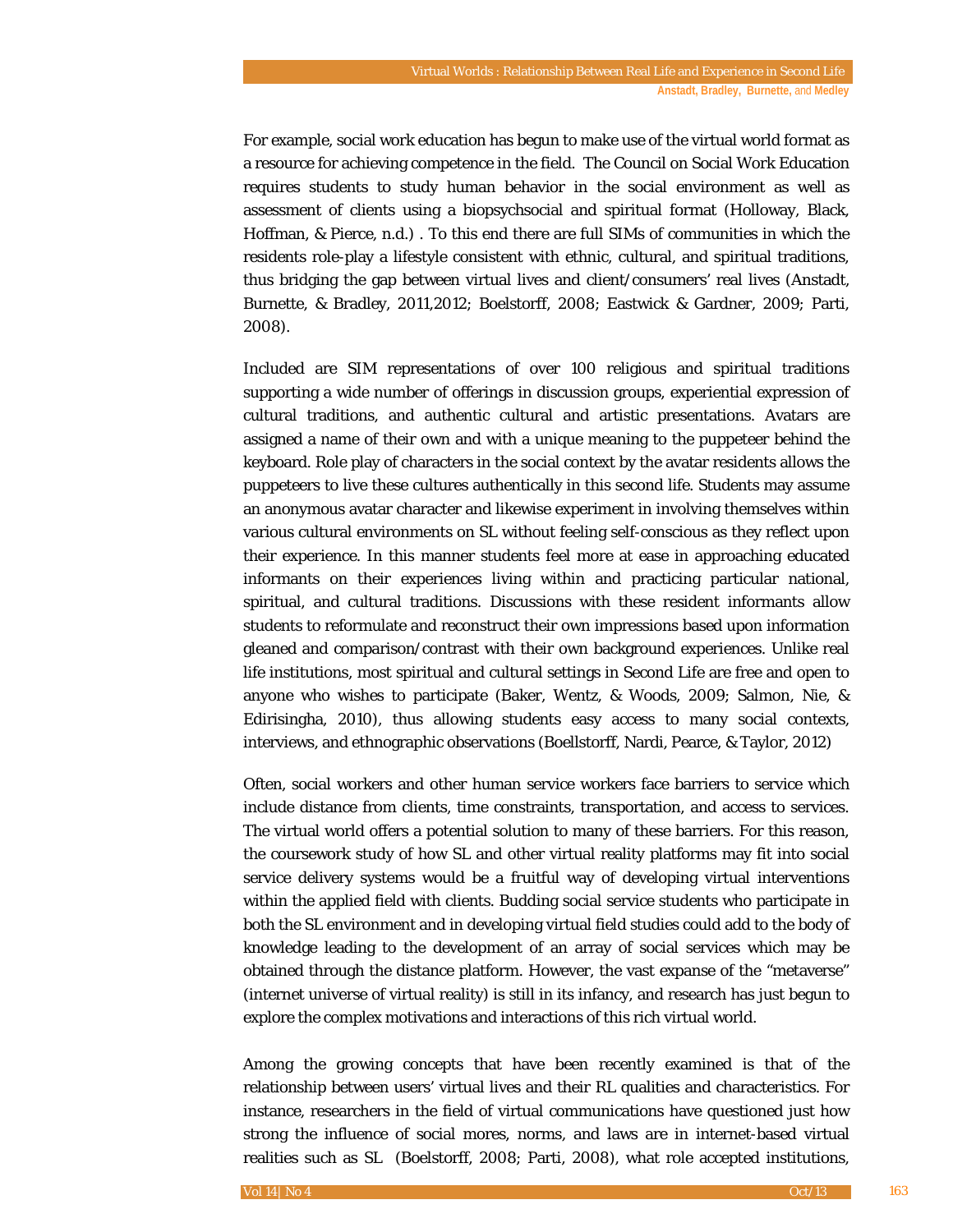such as education, play in online interaction and learning (Nesson & Nesson, 2008; Rockinson-Szapkiw & Walker, 2009; Vernon, et. al., 2009), and what determines user acceptance and engagement in virtual constructs (Fetscherin & Latteman, 2008; Tsan & Day, 2007). Additional research has begun to determine the uses of virtual technologies in social services and continues to measure the efficacy of utilizing this new medium to enhance interventions, service delivery, and social service education (McCarty & Clancy, 2002; Smokowski & Hartung, 2003; Vernon, et. al., 2009). It is through increasing knowledge of what educators themselves are seeking in SL while exploring the resources in SIMs devoted to the pursuit of academics and health related matters that social service students can examine the potential of SL as a forum for social networking and social resource management. This exploration process may then be used with clients who may otherwise be isolated from elements of a rich social interactive environment now at their fingertips in SL (Belisle & Bodur, 2010; Eastwick & Gardner, 2009; Gottschalk, 2010, p. 506; Isabella, 2007; Stalker, 2007). Understanding, or at least uncovering, the answers to these and other questions could help to determine the potential for using SL as an intervention tool for the helping professions and thus to be studied as an integral part of distance education.

Building on research questions proposed by previous studies in SL (Bell, et.al., 2009, p.73; Gottschalk, 2010), this research seeks to demonstrate how students of social services may design and use a method which examines if there are any initial associations between RL interests that bring users to educational and health related themed SL SIMs, what they seek and do once they are into SL, and the purpose it provides for them. Based on the social constructionist theory, the researchers queried selected participants' real lives and their SL experience using survey and interview collection. This study is therefore an example of an immersive research application in SL conducted by graduate social work students.

#### Method

Data collection conducted by the authors studying in the field of social work focused on both quantitative and qualitative data, and because few studies have been done which examine the associations between these particular variables, it was largely exploratory. The study employed the use of several technologies new to collecting data in social work research and attempted to stay true to the nature of social work through direct interviews using a completely unique medium—SL itself. Two of the authors were MSW graduate students in social work at a university in the southeastern U.S. under the mentorship of the instructor of a required research methods course.

Initial approval was obtained via an expedited review from the Internal Review Board before beginning data collection. Participants were comprised of SL users who were most likely to frequent educational SIMs, such as those run by universities. For the purposes of this study, it was presumed that because SL requires users to be over the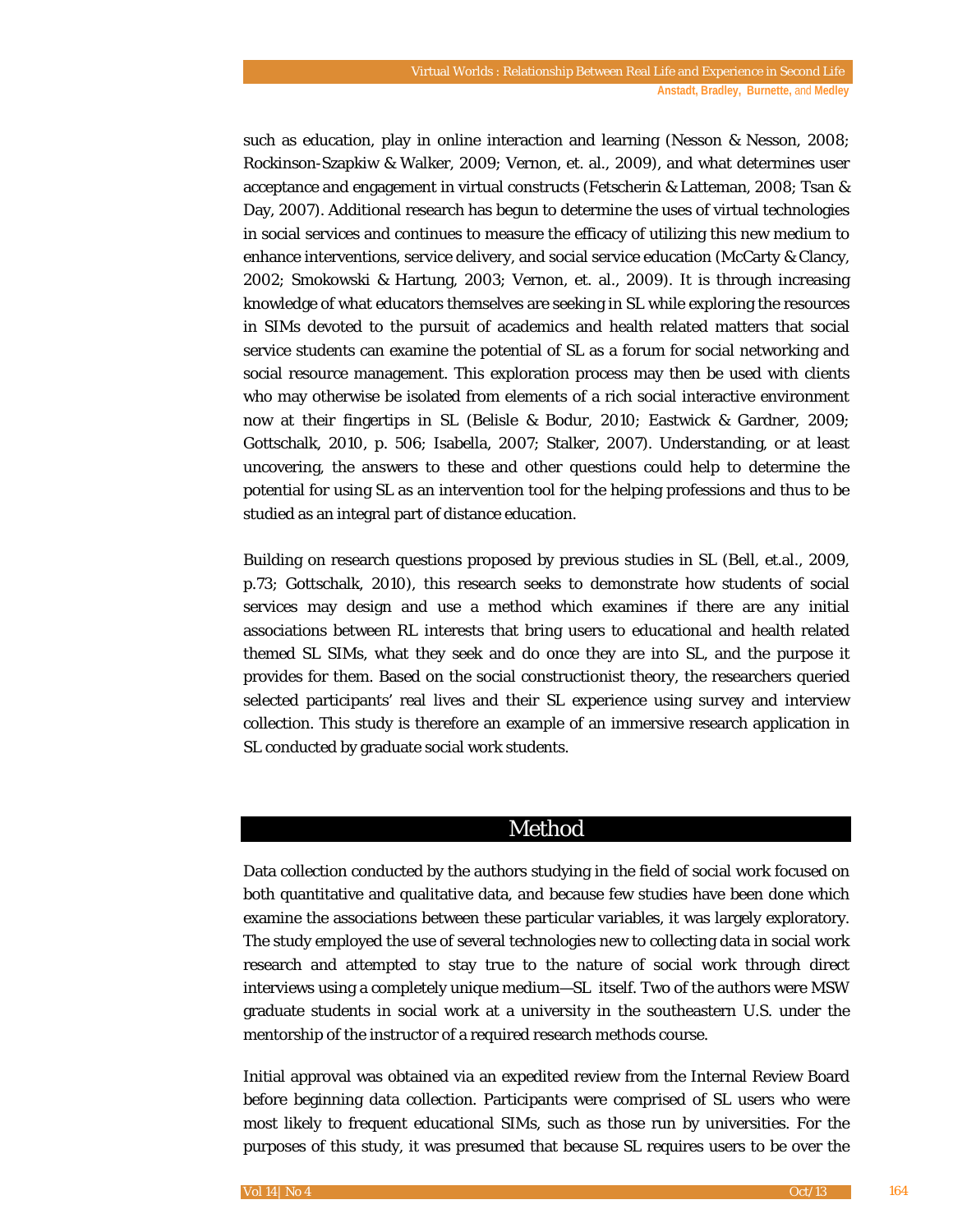age of 18 to register, all participants were of legal age. Participants were users of SL who voluntarily selected to take the survey. Raw data was processed into SPSS and results analyzed using descriptive frequencies and crosstabs.

The qualitative survey was comprised of 37 questions related to the demographic information of the users and the purpose and quality of their activities and interactions in RL and SL (Appendix A) . The survey was created for the purpose of this study and consultation on the key areas of interest which survey questions were intended to gather was elicited from experienced users of SL, professors of education, health care, and social work from within SL, as well as potential consumers of the survey who had some knowledge of online virtual reality prior to the study. From the feedback, changes to the survey were made to include additional demographic information and to rearrange questions for ease of understanding and to avoid potential bias.

An additional qualitative component to the study was added in order to expand upon the knowledge gained from the survey questions. The decision was made to enhance findings secured from the quantitative data with the use of interviews of self-selected participants. It was thought formative impressions gleaned would be useful in future revisions of the survey instrument. This information was collected through a semistructured, nine-question interview and discussion between the researchers' avatars and participants' avatars recorded in typed form (see Appendix B).

Distribution of the survey was controlled using an electronic "kiosk" which resembled a mailbox and which could be locked into place on SL SIMs. Initially, agreements were obtained from owners of educational and health oriented SIMs willing to allow kiosks to be placed on their virtual property. The owners of the SIMs consisted of SL presence of three universities which also existed in RL plus two that were exclusive to SL, two healthcare organizations in RL with a presence in SL, a hospice in SL, plus a SIM dedicated to accommodation services in both RL and SL for persons handicapped. Owners of the SIMs were given copies of the consent form and survey and were strongly encouraged not to coerce user participation in the survey at any time the survey was available on their property in order to preserve the voluntary nature of the study. The kiosks were placed in an agreed upon location on each SIM, with a total of nine SIM locations and were available for a period of eight months. Because of the electronic and computer-based nature of SL and the survey kiosks, computer "hacking" of the kiosks, which might compromise the information by uncovering the usernames and survey responses of participants, was a concern with the researchers as well as the SIM owners. To ensure participant confidentiality, the security of the kiosks was validated by the kiosk creator as well as tested and approved by the researchers and several of the SIM owners.

Occasionally due to system-wide changes, the kiosks were affected or became "glitchy", so the kiosks were checked weekly and replaced if necessary. As soon as they were recovered from the kiosks, each survey was coded and securely stored. At the end of one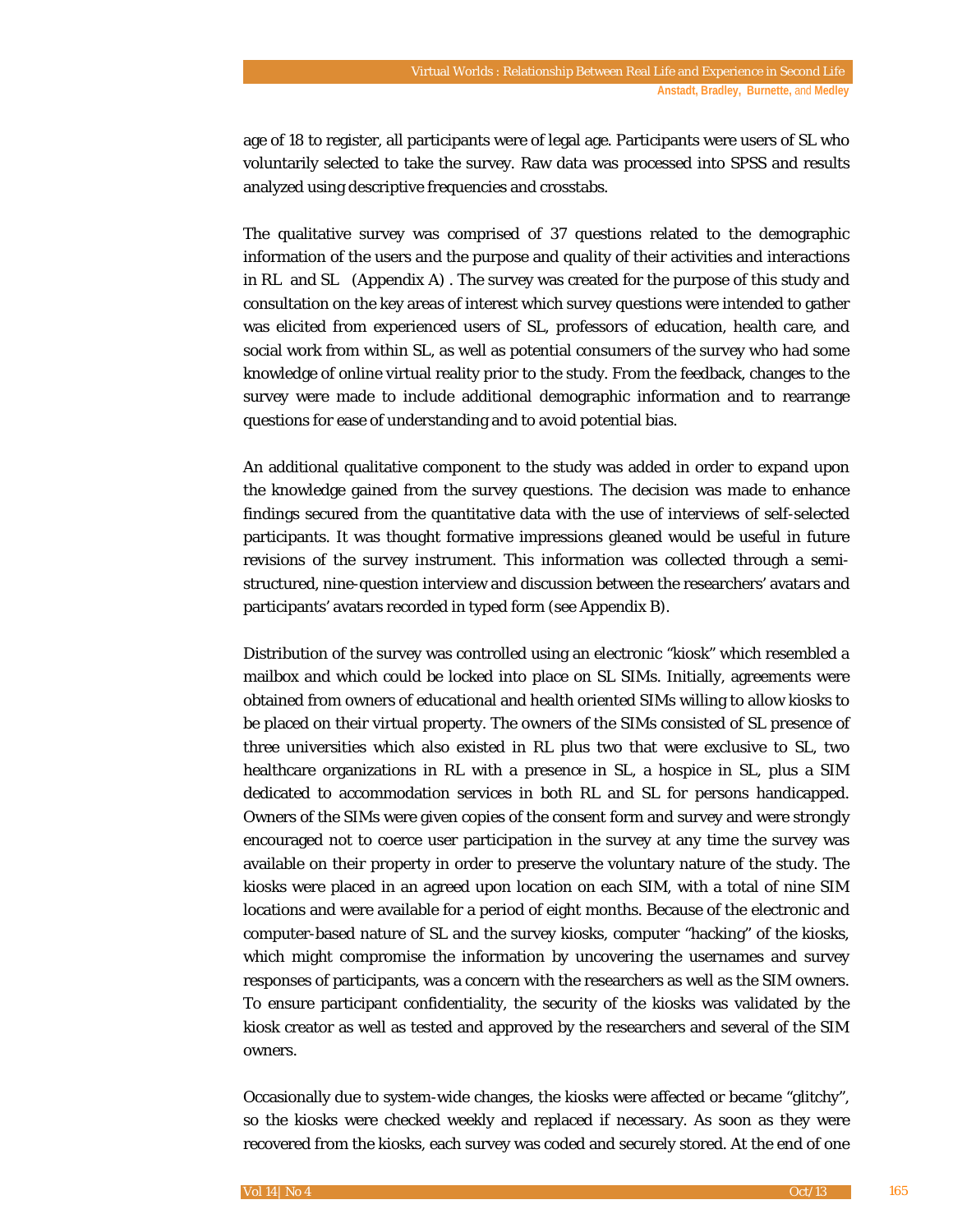year, the researchers will no longer have any access to the raw data. After three years the raw data must be destroyed by the faculty advisor.

Once placed and secured, kiosks in each educational SIM in SL could be approached voluntarily by any avatar. Once they approached the kiosk, users were presented with an initial electronic prompt, encouraging them to accept a folder of information containing the consent form and study synopsis. Users were assured of the confidentiality of their responses and avatar usernames were not recorded. After reading the consent form, users were prompted to indicate their consent by responding "yes" to the first question of the survey. By indicating that they would like to continue past the consent form to the survey it was assumed that participants were giving their consent to participate. Users who responded "no" were directed away from the study and exited from the kiosk. Survey responses were sent immediately after completion to a secure email database.

Participants who agreed to take the survey were informed via the consent that they could exit the survey at any time, and all questions in the survey offered an "Exit" option which would navigate users away from the survey. Surveys which were unfinished were not included in the data collection process. After completing the survey, participants were again presented with another electronic prompt, thanking them for their participation and "giving" them a folder containing a gift of a free t-shirt for their avatar and instructions for how to contact the researchers for additional information about the study. Users were also informed about the voluntary qualitative interview portion of the survey, and were encouraged to contact the researchers to indicate their interest. Participants who declined to participate in the qualitative portion were not contacted by the researchers at any time after completion of the survey.

Since the interviews were only conducted after persons who took the survey consented by clicking on the last question on the survey, all who were interviewed came from the pool of persons who completed the survey. We had 11 interviews or 11% of the population who completed the survey. Any user interested in participating in the qualitative section contacted researchers via secure email and provided their avatar username and email address. Participants were then emailed the interview questions. Any participant who indicated they were comfortable answering the qualitative questions was considered to have given consent to the interview and was scheduled an avatar-to-avatar meeting in SL. Avatar usernames during the qualitative interviews were coded and were not connected to their survey answers to maintain confidentiality. The thematic analysis was done by a panel of four graduate students who had not been previously involved in the research. Each identified key themes that ran through the 11 interviews for each question. These themes were then compiled by them and presented to the researchers.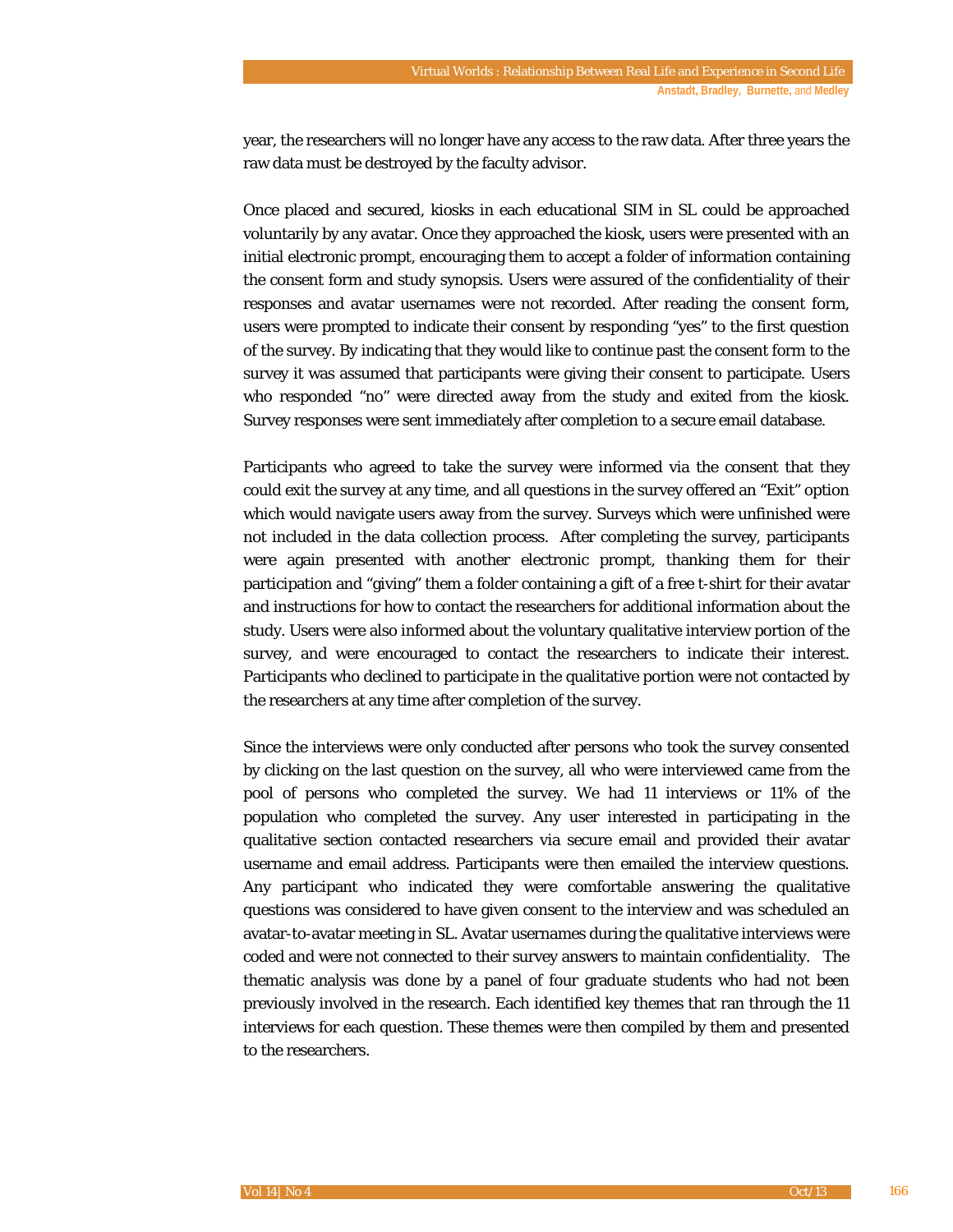#### Results

Demographic data was compiled and shows the breakdown of respondents as to RL age, ethnicity, gender, education, marital status, and residence (Appendix C). SL data shows the reported number of avatars, avatar age, and avatar gender.

Of the 100 completed survey participants, the largest number were between ages 31-50, followed by the next highest age group up to age 65. Over three quarters of the participants were Caucasian. This participant sample, which was gathered on predominantly educational and health related SIMs, was highly educated with 95% having at least some college and 44% with a terminal graduate degree. More than two thirds came from the USA with the next highest contingent from Europe. In SL gender identification seemed to match identification in RL with most participants being female and a small percentage identified as 'other'. Relationship status in RL revealed that about half of the population surveyed were married; the next largest percentages were single (28%) and divorced (12%). Almost two thirds (62%) of the completed surveys came from the SIM addressing physical and virtual handicaps. An additional 33% came from the educational institutions and the remainder from the hospice and healthcare organizations. Many of these persons may frequent more than one of these SIMs.

In SL there is the freedom to be several identities by way of a number of avatars. A little over one third of participants indicated they had only one avatar, one quarter had two, and about one third had three or more. Of the participants 73% reported that they were using their first avatar to take the survey. Selected and informative associations between variable attributes were discovered when doing crosstabs as reported below. Due to the limited sample size and the non-parametric nature of the data, the data is reported in a descriptive manner below with additional analysis being left to future more robust study. Additional demographic information could be gleaned and organized from a representative sample of avatars in SL surveyed, which would be much more robust than reported here. Such a cross sampling may require extensive placements of kiosks or other methods of inworld survey distribution.

The following reported quantitative data address the research question showing trends in demographics and usage of those within our limited example who completed the survey, why they came to use SL, how they used SL, and to what purpose.

#### Use of SL

In response to the survey question of why participants first came to use SL,46% said they were curious, followed by 13% meeting people, and 11% for educational purposes. In terms of length of calendar time on SL, almost half (49%) reported 3-6 years, with the next highest number 19% reporting 1-3 years, followed by 15% new persons who were on only under three months. Close to two thirds (61%) reported signing into SL at least once per day with 33% signing in between 2-4 times per day. A full 62% of the participants spent at least 5 hours per week on SL with 17% spending more than 20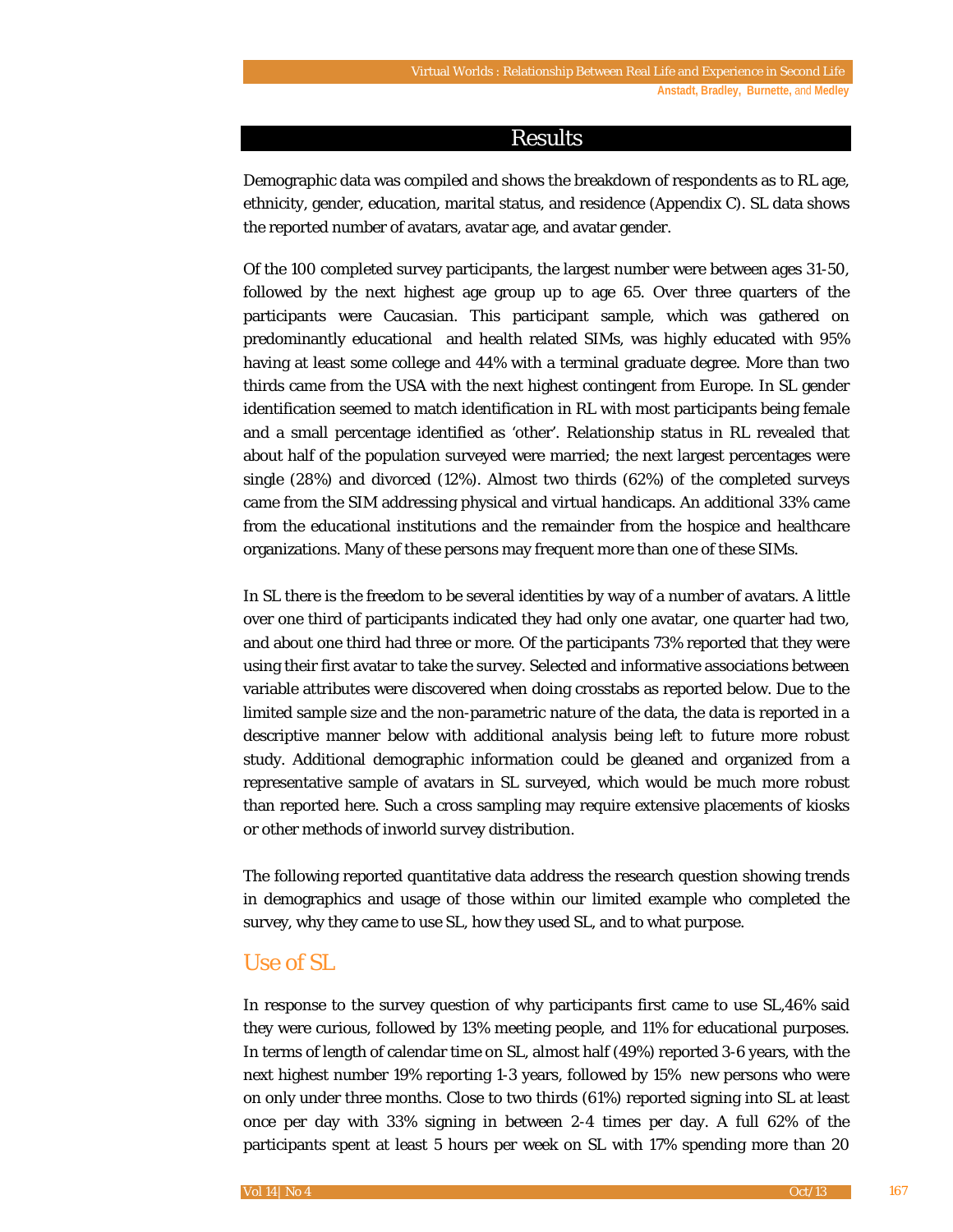hours per week. Of those reporting (a) curiosity or (b) meeting people as their initial reasons for coming to SL, there was a high concentration of spending more than 10 hours per week on SL ([a] 54% and [b] 49% respectively). Over one third of participants (38%) established what they believed to be a close relationship with another avatar on SL. Those committed to a marital or other significant relationship in RL (51%) also tended to be involved in a significant relationship in SL (80%) and to cluster in the 10 or more hours per week (56%) of SL use. Of this group that reported being in a relationship, 24% responded that they were in a relationship longer than nine months, with 14% who reported relationship length as less than nine but more than three months. Of those relationships considered significant by the respondents, 77% were considered intimate.

Frequency of planned interpersonal contacts on SL and RL showed similar percentage rates on the low end of the scale with about one third (31%) of the participants indicating they have less than three planned interpersonal contacts per week in both RL and SL. Of the one third (32%) of participants who stated they have less than three social contacts per week in RL, 100% said they had at least one social contact on SL per day. One quarter (26%) of participants who have one or less RL planned interactions a day indicated they have at least five or more SL interactions.

## Purpose of SL

Sixty percent of participants indicate belief that SL avatars represent in part the real person (puppeteer). Of those persons who came onto SL out of curiosity, 61% fell into this category. Of these participants who see the avatar as the representation of the real person, almost three quarters (73%) indicated they could learn more about people because of the anonymity of the avatar. Of the total participants, almost half (46%) engage in or believe all of SL is role play. Eighty-eight percent reported friendships were readily available in SL through such activities as dancing (62%) and role plays (59%), and a variety of groups (100%), among others. Seventy-nine percent reported doing activities that they enjoyed currently or at one time in RL . In terms of what participants sought from the SL experience, 27% were in SL to have fun, 21% to build and create, 14% to meet people, and 12% for educational purposes. Of the three quarters (74%) of this selected subpopulation who indicated they attended SL groups, educational groups at 33% and social groups at 18% were the top two selected. Sixty-five percent of all participants rated themselves as obtaining satisfaction in RL social relationships corresponding to 55% in SL relationships.

## Qualitative Analysis

The following reported qualitative interview data address the research question showing more in depth thematic analysis within our limited example of why they came to use SL, how they used SL as a major and necessary social interaction vehicle, and the relationship between RL and SL roles.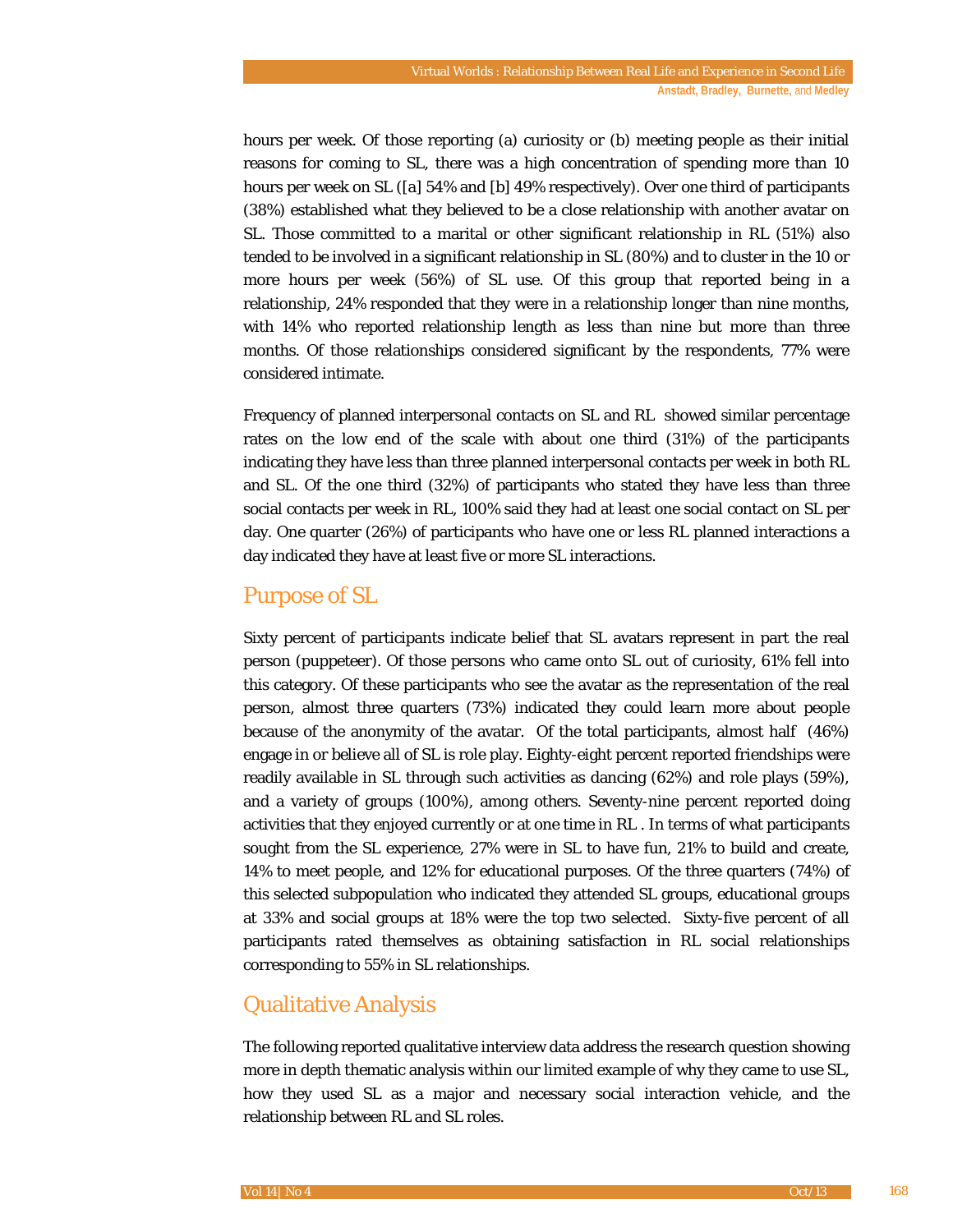Of the 11 self-selected participants who volunteered to be interviewed, 8 came from the SIM addressing physical and virtual handicaps. A more precise sampling method to assure that this group was a representative sample of the larger group who completed the survey was not possible as the survey asked for volunteers and with respect to the participant's privacy considerations did not reach out to specific survey participants. Only those who agreed to be interviewed were contacted. A thematic analysis of qualitative interviews with participants revealed that these particular users' motivations for joining SL were for social support or interpersonal interactions of some kind, which they were not able to experience in RL due to a physical disability or social impairment. Participants interviewed reported their motivations to participate in SL activities were influenced by the amount of time and the types of groups they engaged in, as well as the wide availability of groups in SL which were not available to them in RL due to these social or physical impairments.

These activities included development and attending self-help and other support groups, maintaining a small retail business, attending educational groups, social interaction, art projects, attending cultural activities, exploring new places, meeting new people, personal improvements in appearance and health, and participation in civic causes.

Engaging in role play activities occurs in a variety of forms, including the use of multiple avatars (alts) for diversified purposes. Typically, one avatar is the primary character but the other 'alts' have a particular function in particular settings. The alts are used to preserve the anonymity of the primary avatar. These alts are often used for role plays or for particular roles. Some examples include: gaming, teaching, alternative sexual practices, gender shifts, and alternative sexual identity. In most of the interviews, alts had long standing roles. The role plays were ongoing and had detailed story lines with a wide variety of social networks emerging and morphing within the role play setting.

Most of those interviewed had a significant other in RL but reported their additional relationships in SL did not serve as a threat to these RL relationships. Every person interviewed reported affiliation with at least one community in SL. Communities define themselves in terms of interpersonal interactions, culture, behavior standards, manner of communication, purpose in creating the ambience for a particular lifestyle, production of products to serve the public, and added anonymity to engage in certain practices. Most communities are open to visitors and some are closed.

Participants interviewed predominantly reported that their motivations for joining SL were either interest in social interactions, entertainment, or curiosity. Of those participants interviewed who reported having a disability, most reported that their need for socialization or stimulation was met in SL better than in RL, either due to isolation or physical impairment, and this positively influenced the amount of time spent engaging in SL communities and activities.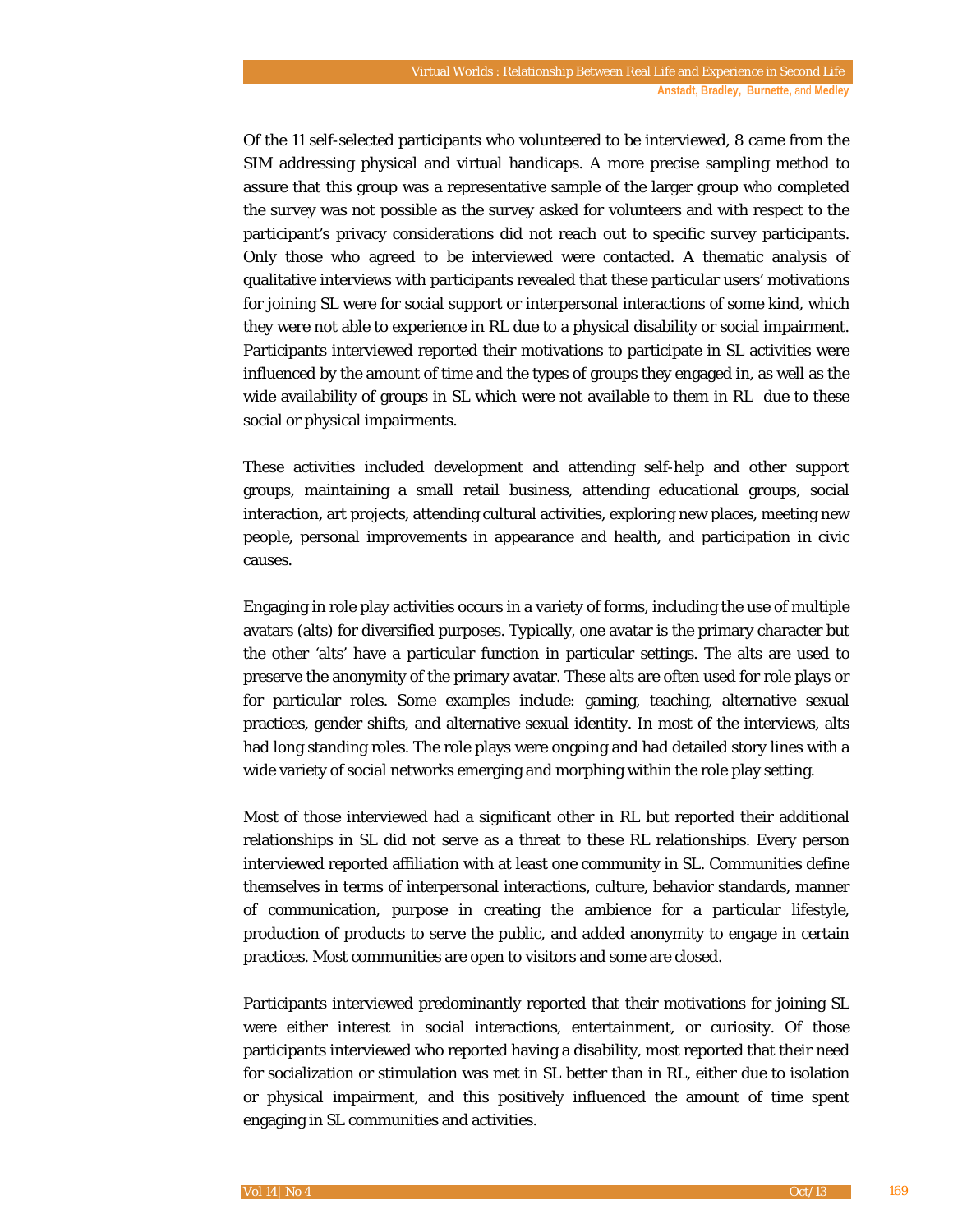Some specific examples include: parties and dances, sports, raising and breeding SL animals, community events, self-help groups, cultural events, art appreciation, philosophic debates, obtaining knowledge on a variety of useful subjects, philanthropic causes, building of all kinds including homes, communities, furniture, clothes, and so on.

The majority of interviewed participants (8 of 11) reported either a lack of RL social interactions due to physical limitation/isolation or a lack of ability to easily engage socially due to a social impairment. They all reported SL as a method of increasing their interpersonal interactions through interest groups, activities, communities, and friendships/relationships. SL was viewed by these participants as a way of increasing their socialization and/or practicing social interactions through the virtual medium. Interviewed participants most frequently identified that they could easily make friends and join interest groups in SL and were more engaged with these social interactions in SL than they were in RL. Time spent in SL was reported as being influenced by their engagement in SL and their lack of socialization in RL.

A smaller subset of the participants interviewed (2 of 11) reported that their participation in SL was a direct result of their activities in RL, which included work both physically and virtually on the educational SIMs. The interviews also supported a variety of options for SL gender representation including the use of asexual identities such as furries, and, on occasion, inanimate objects. However, this particular sample reported clear self-representation of gender between RL and SL gender.

#### **Discussion**

Because of the lack of time and staff members to explore and collect data from every or most SL communities, as there are hundreds, the sample size for this project is limited in scope. This is a potential limitation to the research, and for future research it is suggested that there be data collection throughout a wide variety of SL communities or many studies completed in a variety of locations to seek combined trends. This study represents the first step in this endeavor.

This exploratory study design yielded data from both quantitative (survey) and qualitative (interviews) sources. The two together help to put some formative solidity (for this limited sample) on the initial research question posed of why people seek out involvement in SL, what activities they frequent, and what purpose it serves for them. As is the case in many survey studies, much of the data was not clear and therefore qualitative impressions added a great deal to the understanding of the selections made by participants. Putting these two together leads to the following trends in this preliminary study.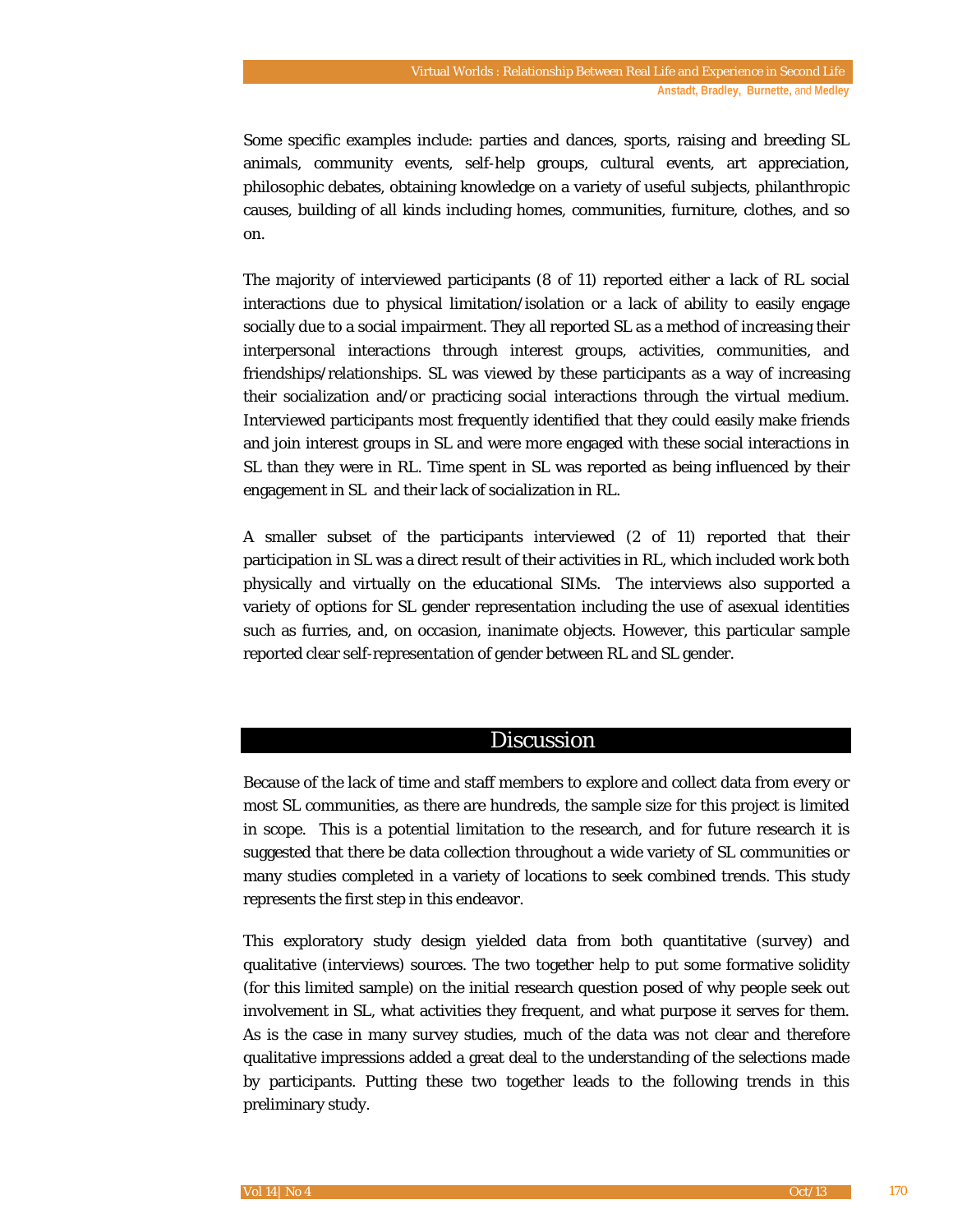The quantitative and qualitative data suggest highly preferred activities in RL were also found to be motivating in a similar way in SL. About half of the respondents either role played or believed SL to be a world of role play. A large number of participants in all the RL relationship commitment categories in the survey reported that they believed they could make friends all or some of the time in SL, indicating that there is some positive feedback in interpersonal interactions or relationships in SL. As described in many of the interviews, such interactions become a RL motivator for RL social interactions and relationships. This ties into the predominant belief from survey results that persons on SL can get to know each other better due to the anonymity of the avatars. Note, however, that interviews came from educational and health sites. Communities with a different purpose and/or culture may yield very different results.

Participant interviews indicate the degree to which SL interactions and activities fulfill needs that are not met in RL has an influence on the amount of time spent in SL. A segment of the respondents showed a limited (under 3 social contacts per week) social interaction in RL. Many of these persons at the same time indicated a much more frequent interaction per week on SL. Making friends in the context of key occupations including role-plays, building and creating, working at businesses, education, groups of all kinds, and exploring arts and music are some of the activities which occupy their time. In this sense, SL can be seen as an extension and representation of activities possible in RL but much more easily represented in SL. The qualitative interviews suggest that individuals who utilize SL to fulfill a need that is not met in RL due to physical impairment or social deficit may do so because of the lack of RL interactive opportunities. This is related to a key theme that dissatisfaction in interpersonal relationships in RL could be a motivator for individuals to join the virtual world for social interactions, communities of friends, or relationships.

This data suggests a strong social influence of RL on certain SL experiences, choices, and behaviors, for example, avatar gender, SL activities, SL interpersonal satisfaction, and SL relationships, as well as evidence that some social influences present in SL affect RL behavior, including the formation of relationships and time spent engaging in virtual interactions. However, as this study is largely exploratory in nature, additional data will need to be collected to determine directionality of influences as well as further relationships between RL and SL.

## Implications for Research and Limitations

Recent research has developed a substantial base of understanding about many aspects of online virtual world use, including the cultural differences between SL and RL as well as the use of this technology for purposes such as marketing, anthropological research, and educational uses in online interactions (Bell et al., 2009; Eastwick & Gardner, 2009; McCarty & Clancy, 2002; Smokowski & Hartung, 2003). However, there is a gap in the current research regarding what motivates users to join in the online melee and how the real world and the online world interact with each other. This is mainly in regards to how individuals function in interpersonal communications, as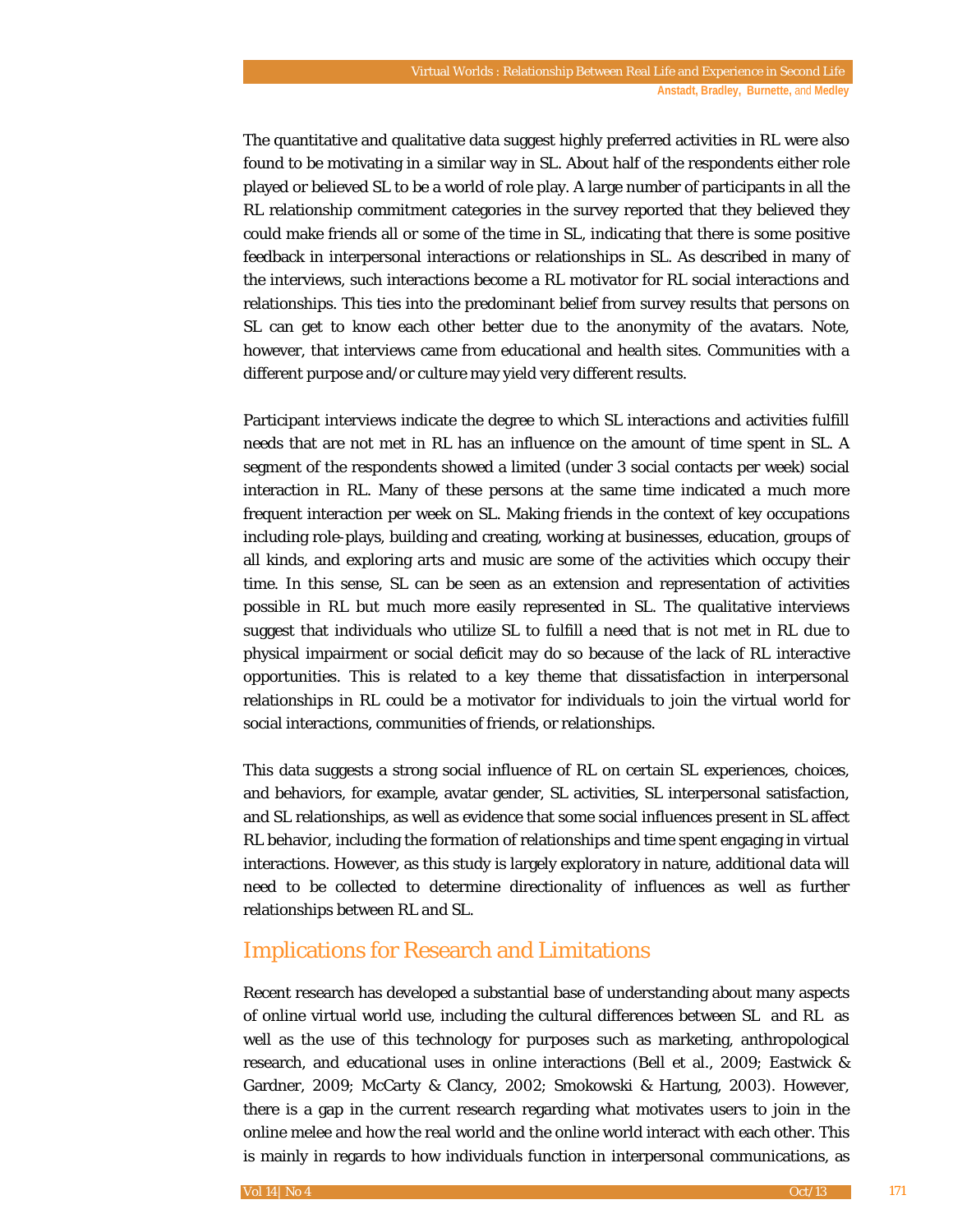well as social influences exerted on the individual (Gottschalk, 2010 p. 511; Nesson & Nesson, 2008).

SL provides individuals the opportunity to become someone other than who they are in RL. In essence, they can take on a new identity, leaving their RL identity behind. For many people this is liberating. In collecting data, avatar puppeteers are required to selfreport on the questionnaire. There is a question of how truthful their answers are, and which identity (avatar) they are portraying in their answers. Individuals on SL may have multiple avatars, thus allowing the same individual to take the survey multiple times and from several perspectives. In regards to honesty in self-report, this is an ongoing research issue even in RL, which would require many factors to be taken into account. The current survey used asked about the puppeteer and not the avatars. To control for multiple uses, there would need to be some way of the puppeteers identifying themselves, which may risk confidentiality and further taint the data. In RL as well as SL participants may lie on their answers on a survey. On the other hand, a case could be made because SL is anonymous, individuals may choose to be more honest than they would in RL. Information on this important question may be obtained in additional survey studies gleaning information on how participants respond to SL surveys.

In the current research study, demographics such as age, gender, and ethnicity may have been influenced by the placement of the survey kiosks and the method of collection. Due to the placement of kiosks on educational and health care based SIMs, a bias in the participant age range (30-65 predominantly), gender (60/40 female to male ratio), and ethnicity (77% Caucasian) as well as participant education (largely college, master's and doctoral degrees held) may exist and will need to be accounted for in future research. Therefore, some results, most especially related to reported ethnicity (analyzed with interactions in SL), were not included. The language of the survey (English) may have had an influence on this sample, possibly limiting the ethnicity of the participants taking the survey, so future studies utilizing this method of data collection may consider using a translated survey to acquire a more representative sample of SL participants.

This study did a form of content validity by having knowledgeable users review the survey. Additional studies might use surveys in a more narrowly defined SIM content, such as SIMs dedicated to specific lifestyles of participants. One example might be religious communities. This may allow for a greater potential of content and construct validity in developing the surveys. To allow for greatest flexibility in constructing the questions, a kiosk or other inworld distribution method should not have constraints on the length of questions. Reliability could be explored by administering the survey to SIMs previously used to see if similar results would be gleaned. Reliability could also be explored by retesting a sample of those who took the survey after a period of time has elapsed. However, many life circumstances both in SL and RL would affect the results. Over the course of studies a clear procedure for establishing inter-rater reliability of coding must also be established based upon the agreed upon definitions of emerging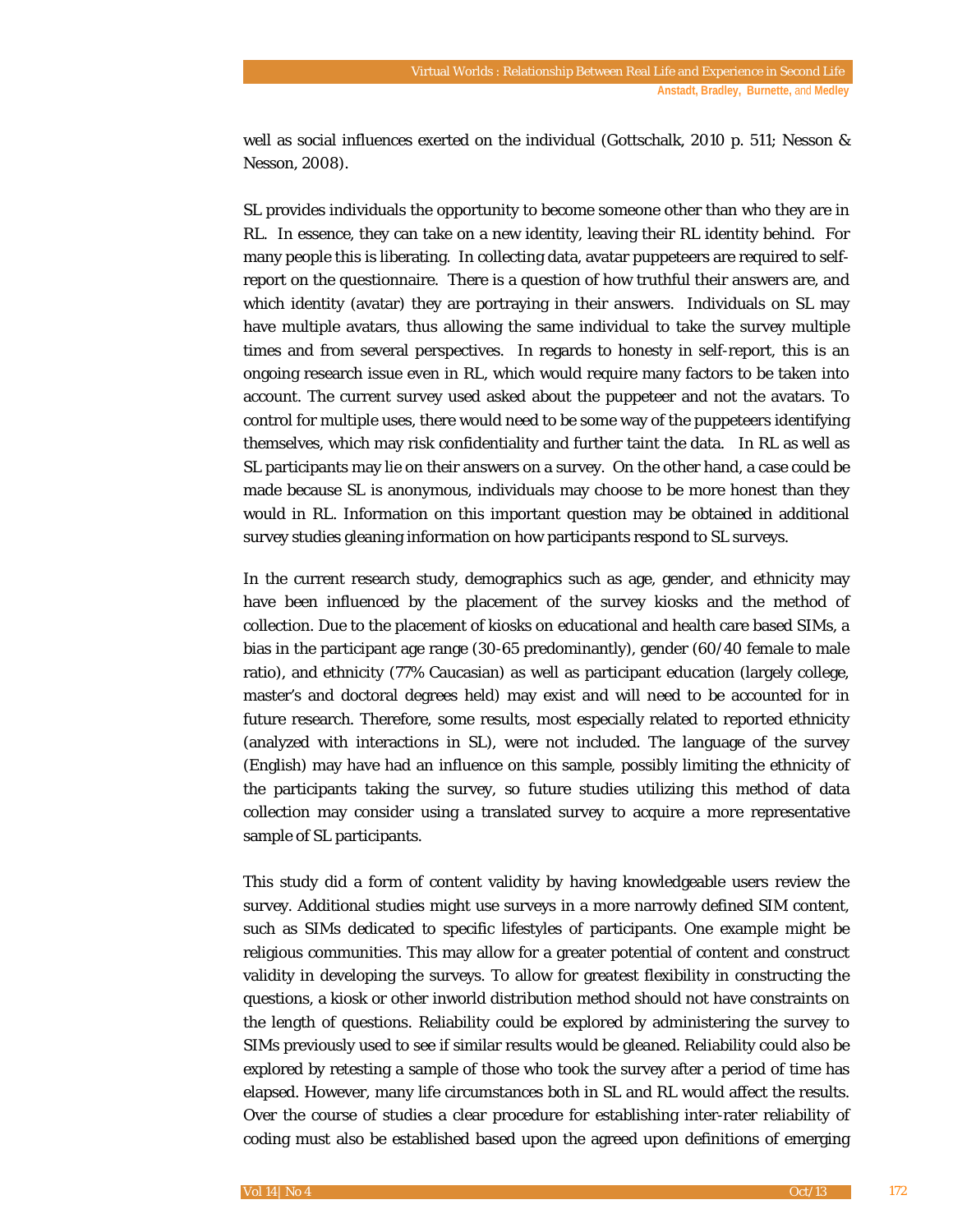themes. Should inworld data collection be successful in a well-developed stepwise survey delivery as well as validity for particular SL population samples, this opens the doors for further and more pertinent research that is capable of maintaining the integrity of the unique socio-cultural atmosphere of SL and similar virtual worlds. This may become a key strength of the research in this area.

The method of collection revealed a significant influence on survey completion, as another 99 surveys engaged were "timed out" and incomplete, and therefore it was necessary for any data collected in these surveys to be excluded. Once timed out, the data was not forwarded to the database. In these cases it was only known that a survey was started but not completed.

Reasons for this may include the system-wide changes that SL experiences on a continual basis affecting the functionality of the kiosks, or a bias which eliminates users who are unfamiliar with how to use the kiosk and interferes with their ability to take the survey. Future use of the inworld collection method should explore additional technological resources for distributing surveys which are more reliable, more userfriendly, and again possibly multi-lingual.

Further limitations in the use of this particular kiosk included the limit to the number of characters which the kiosk could hold, so the surveys needed to be edited from 42 questions to 37 questions to accommodate the amount of memory space available in the kiosk. A total of 12 surveys taken were missing some data due to these kiosk limitations. It was also important to consider the limitations that exist in data collection in online virtual worlds, including concerns about maintaining participant confidentiality in a venue where computer hacking is somewhat prevalent (Bell et al., 2009, p. 42; McCarty & Clancy, 2002). The survey used also presented limitations as it was designed specifically for use in this study and is not a validated instrument; therefore it must be refined in future research in both form and function.

It was noted, however, that the inworld collection method of survey kiosks was an effective data collection tool in terms of appropriately securing survey information, and the kiosk was utilized consistently by SL participants. Therefore, future research in social services seeking to retain the social environment of SL during data collection should examine further options for exploring the use of SL survey kiosks. For example, placing kiosks on different types of SIMS, placing more kiosks, or refining the technology of the kiosks inworld could yield a more accurate and representative sample of the population within SL.

Also, research in the field of social services must adhere to a code of ethics and remain cognizant of the unique context of online virtual reality use. Further considerations must also be made for the future of research protocols, and the policies and ethical requirements of the Internal Review Board should take into account the quickly advancing technology of online virtual worlds. Given the unique technical potential of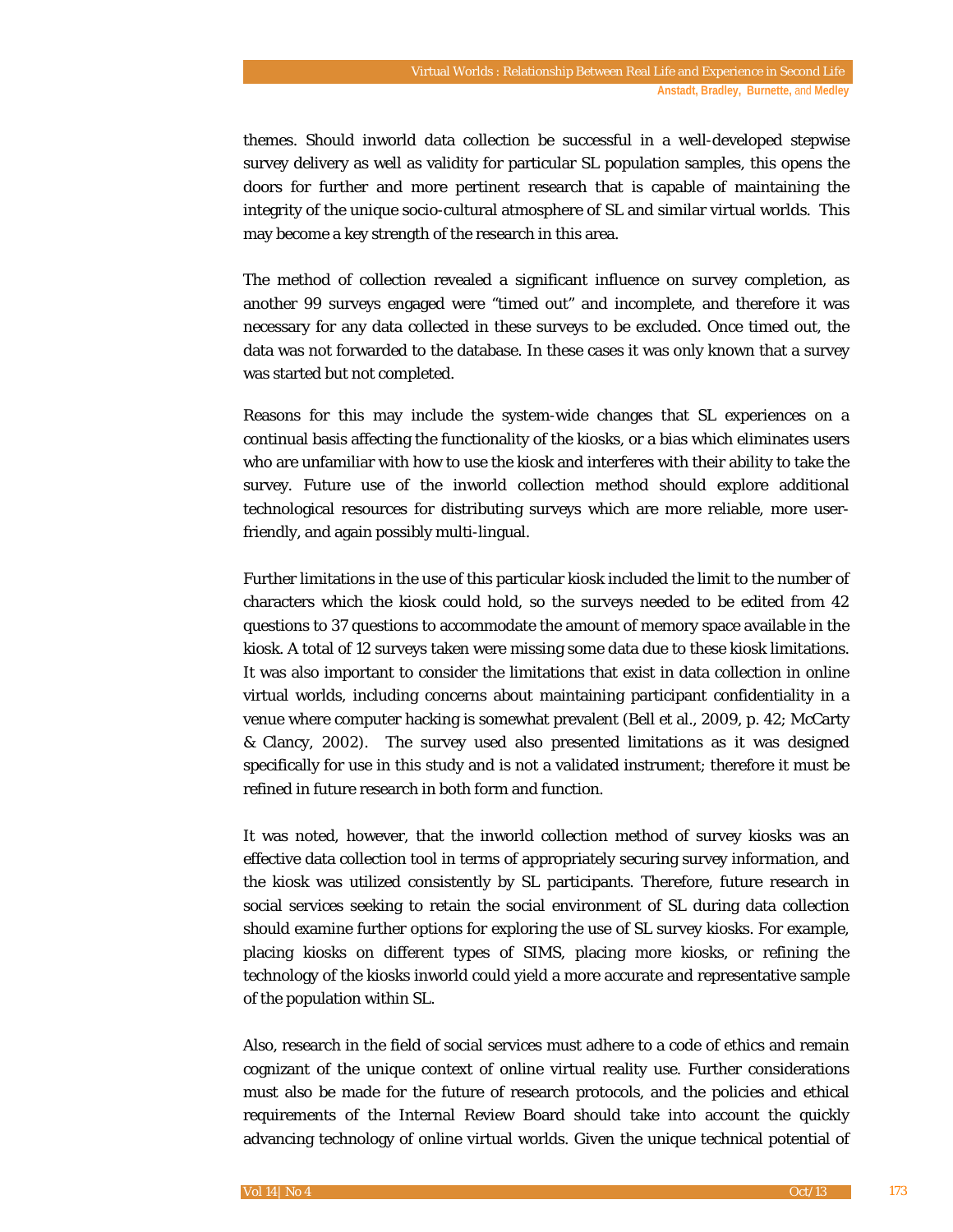SL, this puts the responsibility on the researcher to take pains to be as ethical as possible when conducting research. Avatars may not be humans, but the person controlling and, more importantly, experiencing the avatar most certainly is, and therefore is susceptible to all of the vulnerabilities of more typical research subjects.

Should inworld data collection be successful, this opens the doors for further and more pertinent research which is capable of maintaining the integrity of the unique sociocultural atmosphere of SL and similar virtual worlds. This may become a key strength of the research in this area.

## Implications for Social Services Practice

Technologically advanced research methods used inworld are improving the quality of the data collected and future advances in data collection can provide a more accurate representation of information (Bell, et. al, 2010) and begin to help human service workers uncover how services offered in SL might be applicable to their RL clients. Research in the field of social services is uniquely designed to examine how individuals and groups interact socially, and can be adapted to aid in the exploration of these interactions in SL and other similar online social venues in the fields of mental health counseling and social work education (Rockinson-Szapkiw & Walker, 2009). In order to advance and bridge barriers to human services practice through the utilization of modern technology, there must first be an understanding of the nature of online worlds such as SL, the influences and relationships therein, and the potential for SL as a tool for social service interventions in the future.

With the information gleaned from this exploratory study, research in the field of social services can further expand on relevant knowledge about virtual worlds. From there we can begin to explore and predict what role human services practice has in the virtual realm, and whether it could be executed as an effective form of intervention and service delivery. For example, many young adults struggle to come to terms with their sexuality in a society where homosexuality and transgender assimilation is viewed with derision and condemnation. Their RL experiences might prompt them to join SL where using a "gender-swapped" avatar is completely appropriate and accepted. In turn these young adults can interact with other individuals with similar experiences and interests. This begs the question: Could the inception of an inworld support group directed by a social service worker be beneficial in creating a positive experience for this vulnerable population?

Results from the qualitative analysis provided some insight into the motivation for engaging in social relationships and activities in SL and the sense of community felt by many SL users. With many interviewees reporting that they were limited in RL by physical disabilities or social impairments/isolation, SL may provide a unique opportunity for them to reduce their level of isolation and improve their social supports and resources. As social isolation is a common condition for those in RL with mental health and physical health disorders, the community atmosphere available in SL could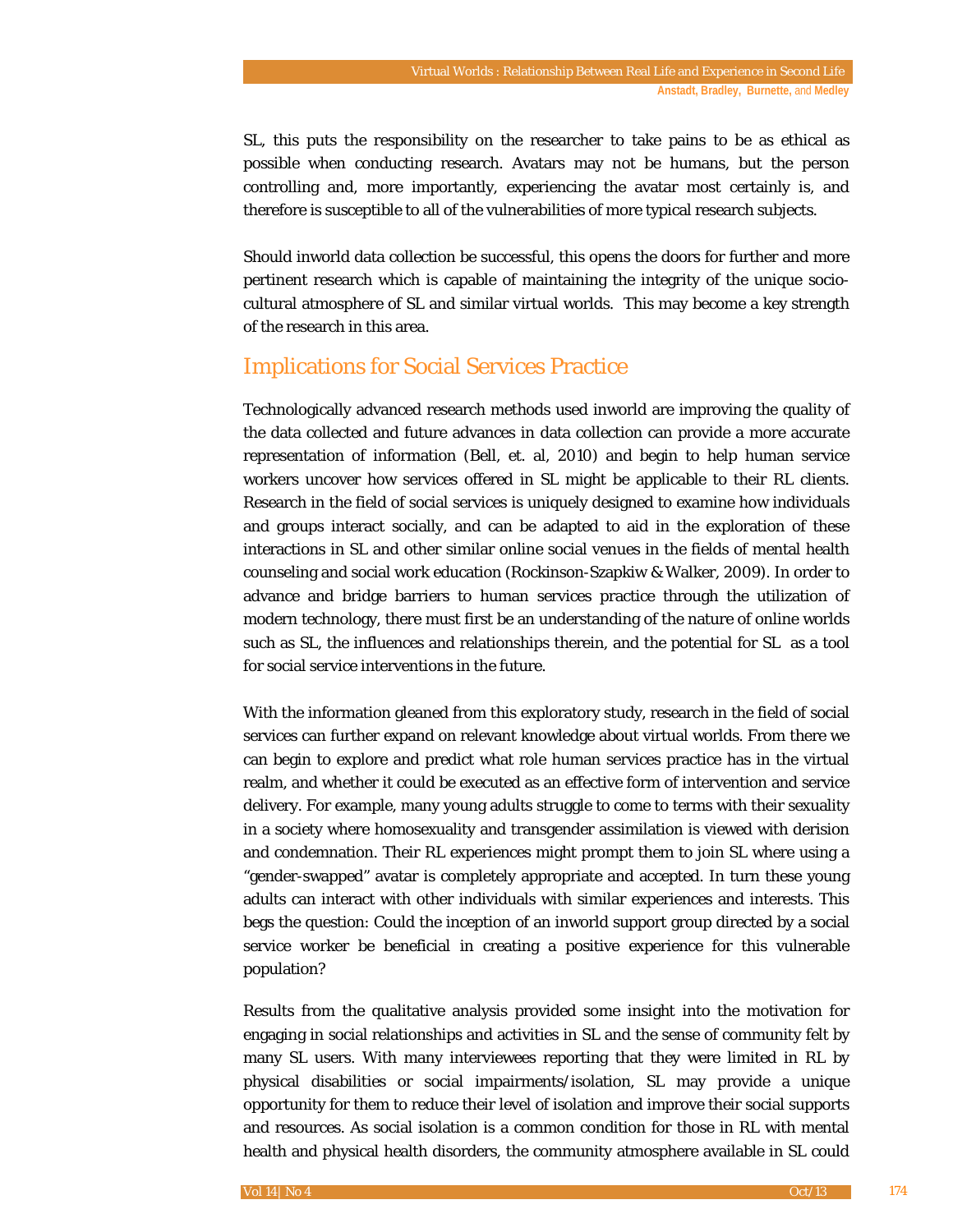be a resource offered by social service workers to help their clients access therapeutic resources or even re-engage with much needed leisure activities and interests that may be lacking in their real lives. Professional human service workers could assist individuals with disabilities or their homebound caregivers by connecting them to social interactions and social support networks within SL without taxing them physically (Heron, Gentle, personal communication, April 29, 2011). This could reduce the impact of their disability or the disability of a loved one on their overall well-being.

Other groups that meet in SL, and even those individuals who have not yet discovered this online resource, could benefit from similar support systems. This includes individuals without transportation to an agency or facility, individuals with disabilities, individuals seeking a cultural experience, or those whose social interaction is limited due to personal illness or caregiver responsibilities. Using online virtual communication, human service workers could redefine service delivery by reaching a larger population of individuals and more diverse groups, and clients can access a broad network of social and educational support tools.

Social service workers may be able to use this tool to advance and broaden their scope of practice, bringing technology and education together. For instance, use of SL for practice courses in social work interventions enable educators the ability to utilize Web 2.0 technology, including the synchronous voice-chat and visual environment to target the Council on Social Work Education (CSWE) Educational Policy and Accreditation Standards (EPAS), such as professional identity and diversity, through experiential activities and role-play (Vernon, et. al, 2009). Interactions with both SL users as well as the educational communities within SL revealed just how diverse the cultural aspects and educational opportunities are in this virtual world.

In addition, special consideration must be made for ethical demands of practice, including issues of safety, prevention, and mandatory reporting. Questions, such as what a social service worker is responsible for if a client or group member expresses suicidal ideation while communicating via SL interactions and how to ensure that the client being treated is the client behind the avatar, must be given the utmost consideration before beginning this potential venture. These questions are likely to produce opinions and concerns across the spectrum of professional human services and will need to be defined ethically as well as legally.

#### Conclusions

This study represents the emerging use of virtual reality technology in the study of why a select sample of persons sought SL, what activities appealed to them, and what benefits were derived for them. The study was completed within the context of a graduate social work research course and applies an extended application of distance education to human behavior in a social environment. Data results indicate that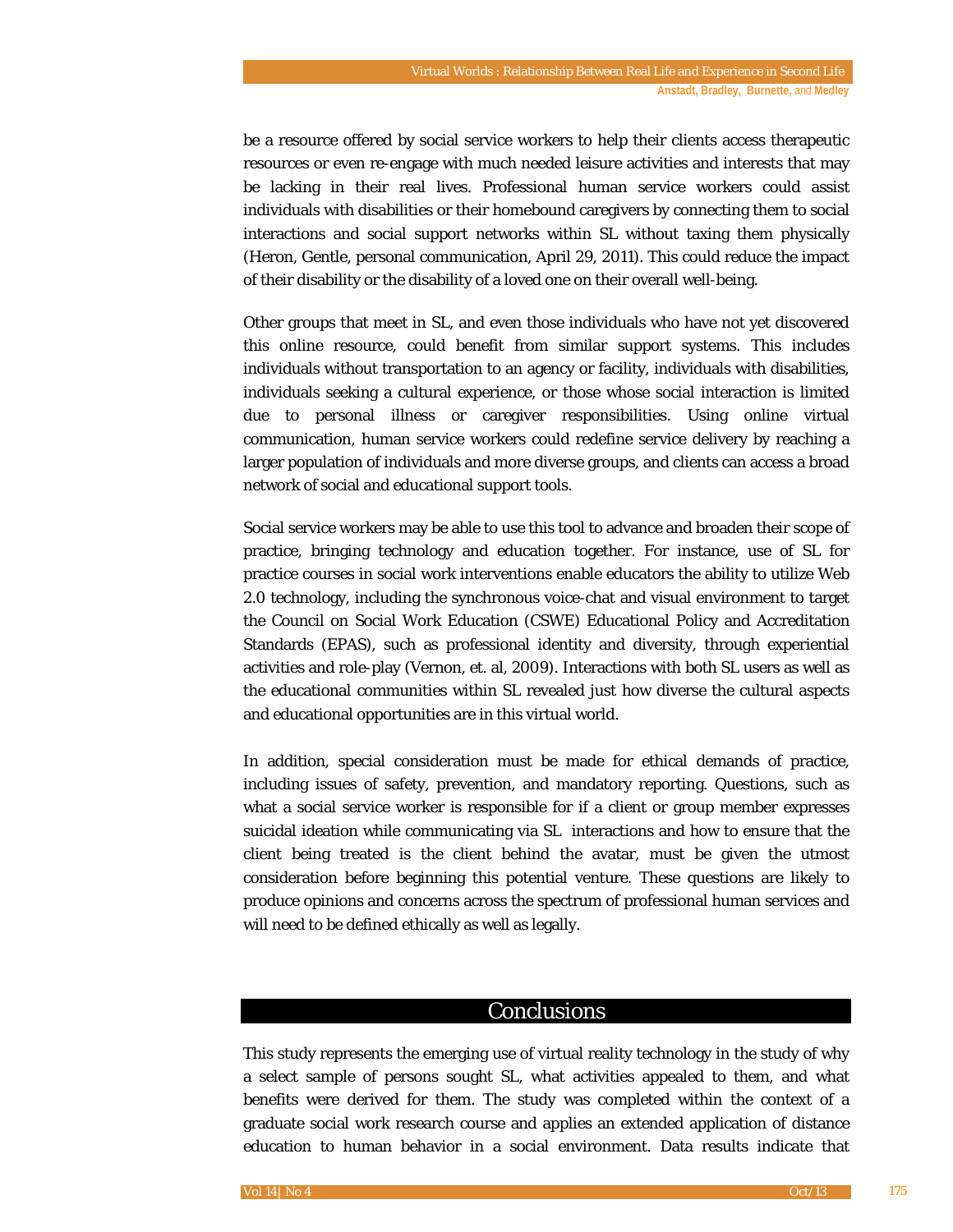interests of the individual in SL may to some degree reflect the interests they enjoy or once enjoyed in RL (due to a disability, for instance), making SL an opportunity for them to re-experience interests or accomplishments. Understanding this, SL has the potential to provide role plays for clients to enhance their RL social groups, communities, activities, and experiences. The methods utilized in this study can be directly applied to numerous research endeavors in using immersion in virtual worlds, such as the application of the social network knowledge construction (Dawley, 2009) within social service educational curriculum design.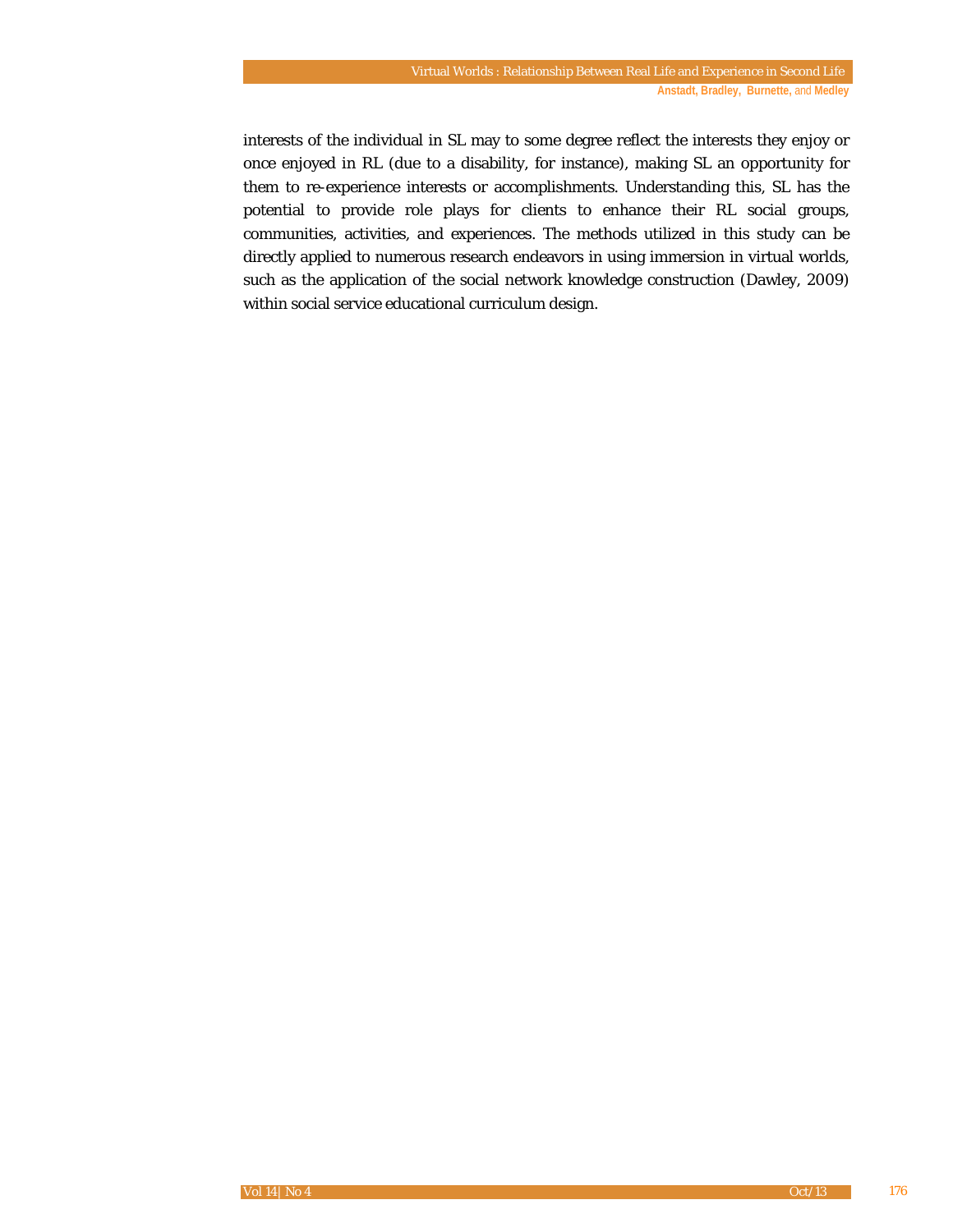#### References

- Anderson, T., & Dron, J. (2011). Three generations of distance education pedagogy. *The International Review of Research in Open and Distance Learning, 12*(3), 80- 97. Retrieved from [www.irodl.org/index.php/irrodl/article/download/890/1826.](http://www.irodl.org/index.php/irrodl/article/download/890/1826)
- Anstadt, S., Burnette, A., & Bradley, S. (2011). Towards a research agenda for social work practice in virtual worlds. *Advances in Social Work, 12*(*2*), 289-300.
- Anstadt, S., Burnette, A., & Bradley, S. (2012). Advanced technology education: A case for uses of virtual reality in teaching human services. *Journal of Virtual Studies,*  3(1), 264-273.
- Aurilio, S. (2010). *Learning in the wild of a virtual world* (Doctoral dissertation). Retrieved from ProQuest Dissertations and Theses. (Accession Order No. [3399141]).
- Baker, S., Wentz, R. K. & Woods, M. M. (2009). Using virtual worlds in education: Second Life® as an educational tool. *Teaching of Psychology*, *36*(1), 59-64. doi: 10.1080/00986280802529079
- Barab, S., Thomas, M., Dodge, T., Carteaux, R., & Tuzun, H. (2005). Making learning fun: Quest Atlantis, a game without guns. *Educational Technology Research & Development, 53*(1), 86-107.
- Belisle, J. F., & Bodur, H. O. (2010). Avatars as information: Perception of consumers based on their avatars in virtual worlds. *Psychology and Marketing, 27*(8), 741- 765. doi: 10.1002/mar.20354
- Beltran, L. M., Sierra, R. S., Gutierrez, C. & Garzon-Castro, L. (2012). Second Life as a support element for learning electronic related subjects: A real case. *Computers and Education, 58*(1), 291-302. doi : [http://dx.doi.org/10.1016/j.compedu.2011.07.019.](http://dx.doi.org/10.1016/j.compedu.2011.07.019)
- Bell, M. W., Castranova, E., & Wagner, G. G. (2009). Surveying the virtual world: A large scale survey in SL using the Virtual Data Collection Interface (VCMI). *Data Documentation, 44*, 1-61.
- Boellstorff, T., Nardi, B., Pearce, P. & Taylor, T.L. (2012). *Ethnography and virtual worlds: A handbook of method.* Princeton: Princeton University Press.
- Boellstorff, T. (2008). *Coming of age in Second Life : An anthropologist explores the virtual human*. Princeton: Princeton University Press.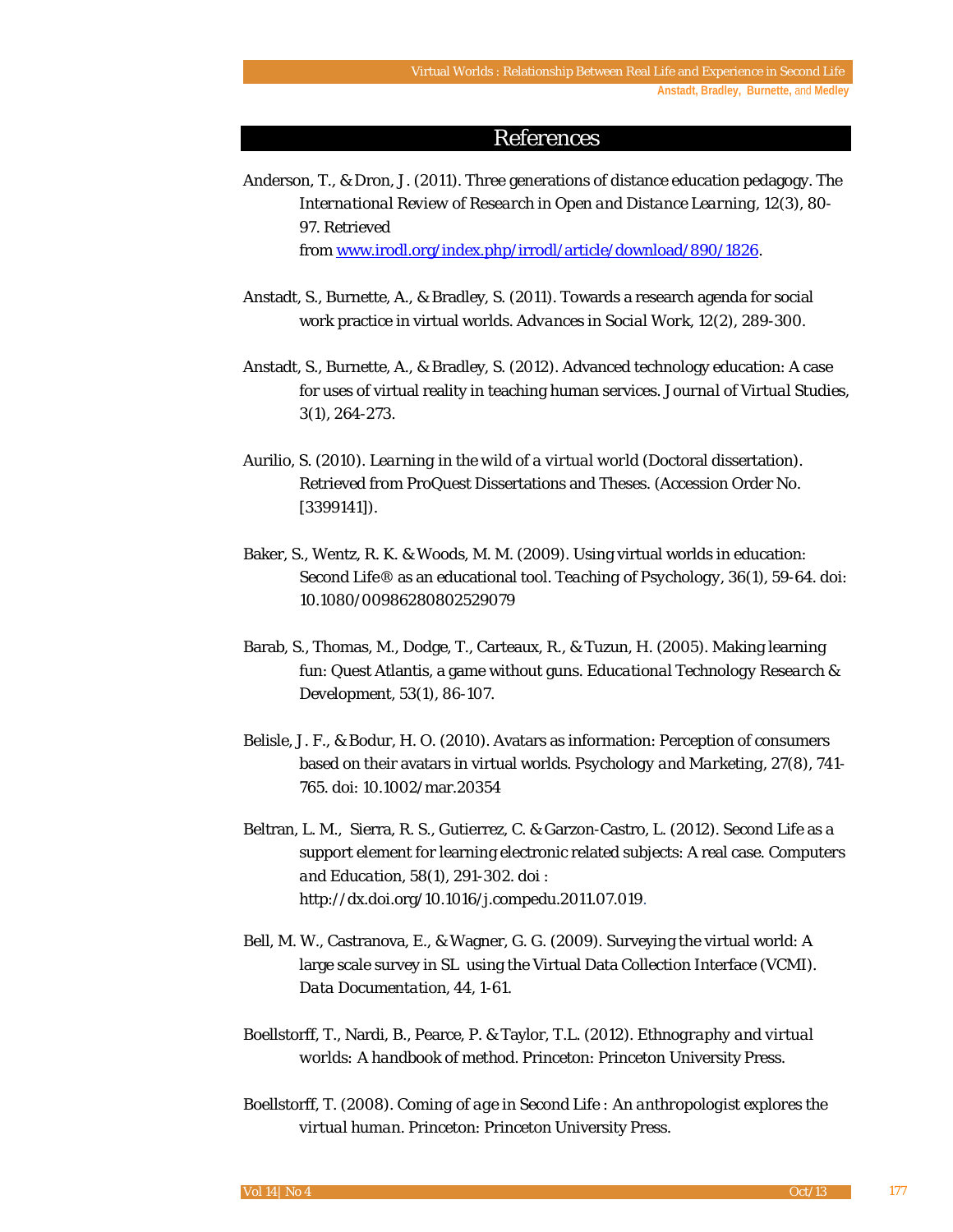- Brooks, M. (2002). *Drawing to learn* (Unpublished doctoral thesis). University of Alberta, Edmonton, AB, Canada.
- Bruckman, A*. (1997). MOOSE Crossing: Construction, community, and learning in a networked virtual world for kids* (Unpublished PhD). MIT.
- Burger, P. L., & Luckmann, T. (1966). *The social construct of reality: A treatise in the sociology of knowledge.* Garden City, NY : Anchor Press.
- Conners, K. A. (2009). *A second life by design: Exploration of learning theory*  (Unpublished master's thesis). Hamline University, Saint Paul, Minnesota. Retrieved from [www.hamline.edu/WorkArea/DownloadAsset.aspx?id=2147491167](http://www.hamline.edu/WorkArea/DownloadAsset.aspx?id=2147491167)
- Damianakis, T., Climans, R., & Marziali, E. (2008). Social workers' experiences of virtual psychotherapeutic caregivers groups for Alzheimers', Parkinson's, stroke, frontotemporal dementia, and traumatic brain injury. *Social Work with Groups*, *31*(2), 99-115.
- Dawley, L. (2009). Social network knowledge construction: Emerging virtual world pedagogy. *On The Horizon, 17*(2), 109-121. doi : 10.1108/10748120910910965494.
- Delucia, A., Francese, R., Passero, I., & Tortora, G. (2009). Development and evaluation of a virtual campus on Second Life: The case of Second DMI. *Computers & Education, 52*(1), 220-233.
- Dillenbourg, P., Schneider,D., & Synteta,V.(2002). Virtual learning environments. *Proceedings of the 3rd congress on information and communication technologies in education* (pp. 3-18). Rhodes : Greece : Kastaniotis Editions.
- Eastwick, P. W., & Gardner, W. L. (2009). Is it a game*?* Evidence for social influence in the virtual world. *Social Influence, 4*(1), 18-32. doi: 10.1080/15534510802254087
- Edwards, M.T. (2012). Tranformative learning theory as a framework for designing experiences in virtual worlds as appropriate to counsellor education*.* Retrieved from [www.inter-disciplinary.net/wp](http://www.inter-disciplinary.net/wp-content/uploads/2012/02/edwardsepaper.pdf)[content/uploads/2012/02/edwardsepaper.pdf](http://www.inter-disciplinary.net/wp-content/uploads/2012/02/edwardsepaper.pdf)
- Erlandson, B. E., Nelson, B. C., & Wilhelmina, C. S. (2010). Collaboration modality, cognitive load, and science inquiry learning in virtual inquiry environments. *Educational Technology Research & Development, 58*(6), 693-710.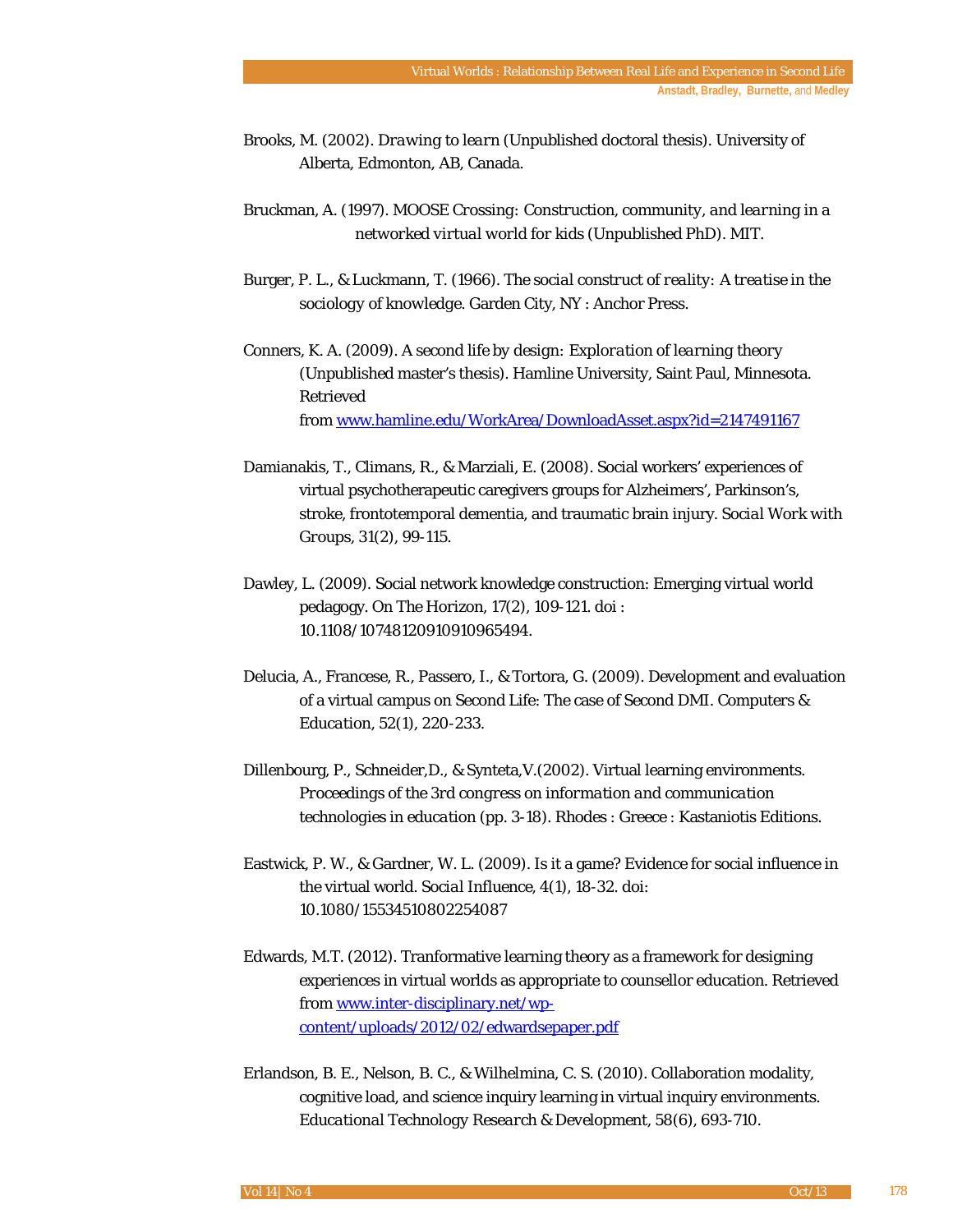- Fetscherin, M., & Lattemann, C. (2008). User acceptance of virtual worlds. *Journal of Electronic Commerce Research, 9*(3), 231-242.
- Gottschalk, S. (2010). The presentation of avatars in Second Life: Self and interaction in social virtual spaces. *Symbolic Interaction, 33*(4), 501-525. doi: 10.1525/si.2010.33.4.501
- Holloway, S., Black, P., Hoffman, K., & Pierce, D. (n.d.). Some considerations of the import of the 2008 EPAS for curriculum design. Council on Social Work Education. Retrieved from<http://www.cswe.org/Accreditation/EPASImplementation.aspx>
- Huang, H.M. (2012). Toward constructivism for adult learners in online learning environments. *British Journal of Educational Technology, 33*(1), 27-37.
- Isabella, S. (2007). Ethnography of online role-playing games: The role of virtual and real contest in the construction of the field. *Forum: Qualitative Social Research, 8*(3), 1-16.
- Jarmon, L., Traphagan, T., Mayrath, M., & Trivedi, A. (2009). Virtual world teaching, experiential learning, and assessment: An interdisciplinary communication course in Second Life. *Computers & Education, 53*(1), 169-182. doi:10.1016/j.compedu.2009.01.010
- Jha, A. K. (2012). Epistomological and pedagogical concerns of constructionism: Relating to the educational practices. *Creative Education, 3*(2), 171-178. doi: 10.4236/ce.2012.32027.
- Leonard, L., Withers, L. A., & Sherblom, J. C. (2011). Collaborating virtually: Using "second life" to teach collaboration. *Communication Teacher, 25*(1), 42-47.
- McCarty, D., & Clancy, C. (2002). Telehealth: Implications for social work practice. *Social Work, 47*(2), 153-161.
- Mills, H. (2012). *Avatar creation: The social construction of "beauty" in second life* (Unpublished master's thesis). The University of Akron, Akron, Ohio.
- Minocha, S., & Roberts, D. (2008). Laying the groundwork for solialisation and knowledge construction within 3D virtual worlds. *ALT-J, Research in Learning Technology, 16*(3), 181-196. doi: 10.1080/09687760802526699.
- Mutekwe, E., Ndofirepi, A., Maphosa, C., Wadesango, N., & Machingambi, S. (2013). A swot analysis of the rise and pedagogical implications of the social constructivist epistemology in educational practice. *Anthrpologist, 15*(1), 53-65.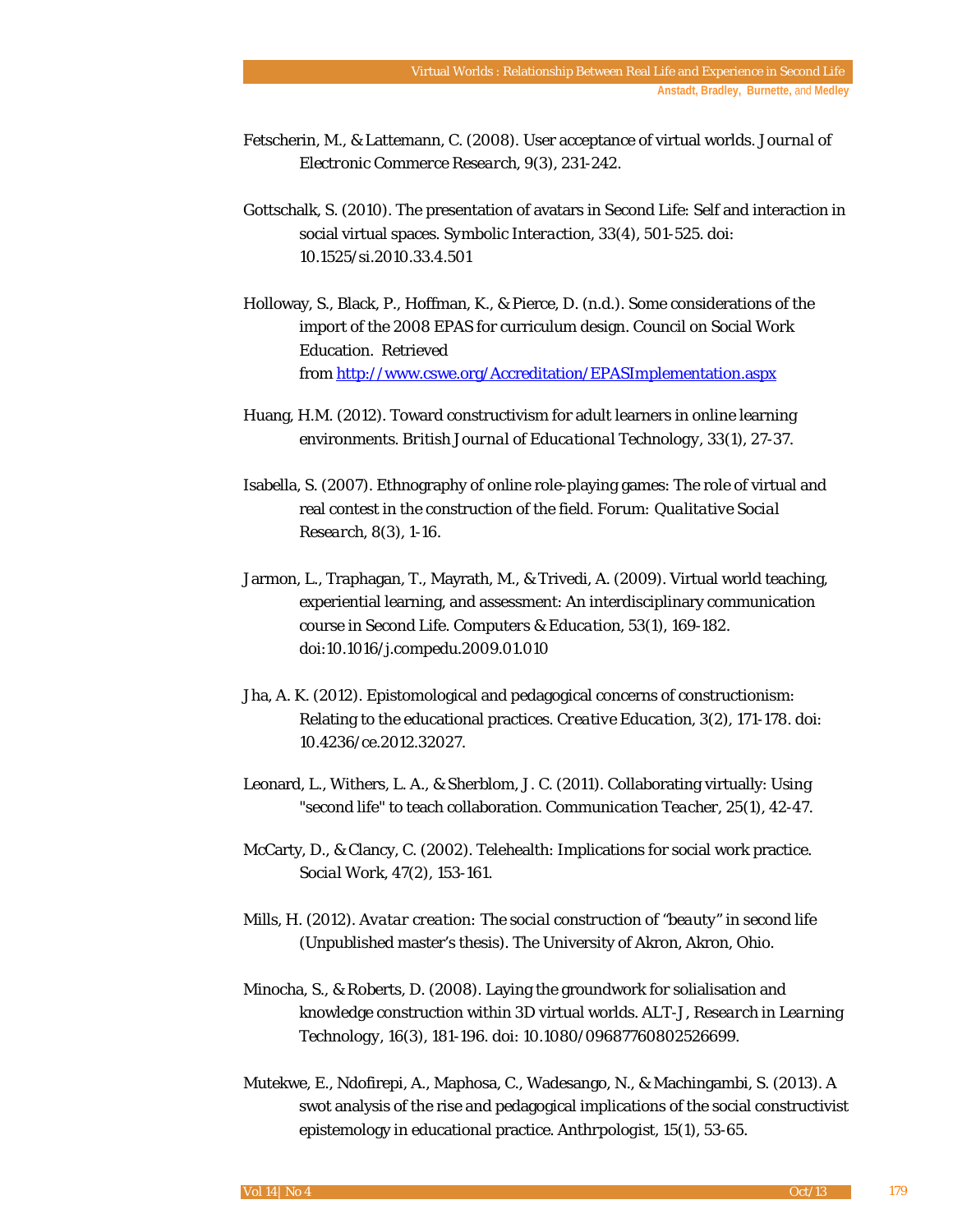Nesson, R., & Nesson, C. (2008). The case for education in virtual worlds. *Sage Publications*, *11*(3), 273-284. doi: 10.1177/1206331208319149

- Newman, T., Olle, M., & Bradley, C. (2012). Social interaction as a contributor to significant learning outcomes in online instruction. *International Journal of Instructional Technology and Distance Learning, 9*(5), 59-64.
- Parti, K. (2008). Deviances in the virtual reality or the character-altering power of virtual communities. *European Journal of Crime, Criminal Law & Criminal Justice, 16*(3), 325-343. doi:10.1163/157181708X33337
- Pinkett, R. D. (2000). *Constructionist learning in communities* (Written component of Ph.D. general examination). Massachusetts Institute of Technology, Cambridge, Massachusetts.
- Riedl, R. E., Tashner, J. H., & Bronack, S. C. (2003). A virtual world initiative: Assumptions about teaching and learning. *International Conference on New Educational Environments*. Lucerne, Switzerland.
- Rockinson-Szapkiw, A. J., & Walker, V. L. (2009). Web 2.0 technologies: Facilitating interaction in an online human services counseling skills course. *Journal of Technology in Human Services*, *27*, 175-193. doi: 10.1080/15228830903093031
- Salmon, G., Nie, M., & Edirisingha, P. (2010). Developing a five-stage model of learning in *second life*. *Educational Research, Special Issue: Virtual Worlds and Education, 52*(2), 169-182. doi:10.1080/00131881.2010.482744
- Shaw, A.C. (1995). *Social construction and the inner city: Designing environments for social development and urban renewal* (Unpublished doctoral dissertation). MIT Media Laboratory, Cambridge, Massachusetts.
- Smokowski, P. R., & Hartung, K. (2003). Computer simulation and virtual reality: enhancing the practice of school social work*. Journal of Technology in Human Services, 21*(1/2), 5-30.
- Squire, K. & Jenkins, H. (2004). Harnessing the power of games in education. *Insight, 3*(1), 5-33.
- Stalker, G.J. (2007). Measuring diversity in daily social contact: The contribution of social context, work and leisure on the opportunity for engagement. *Springer Science+Buisness Media, 86*, 275-295. doi: 10.1007/s11205-007-9115-5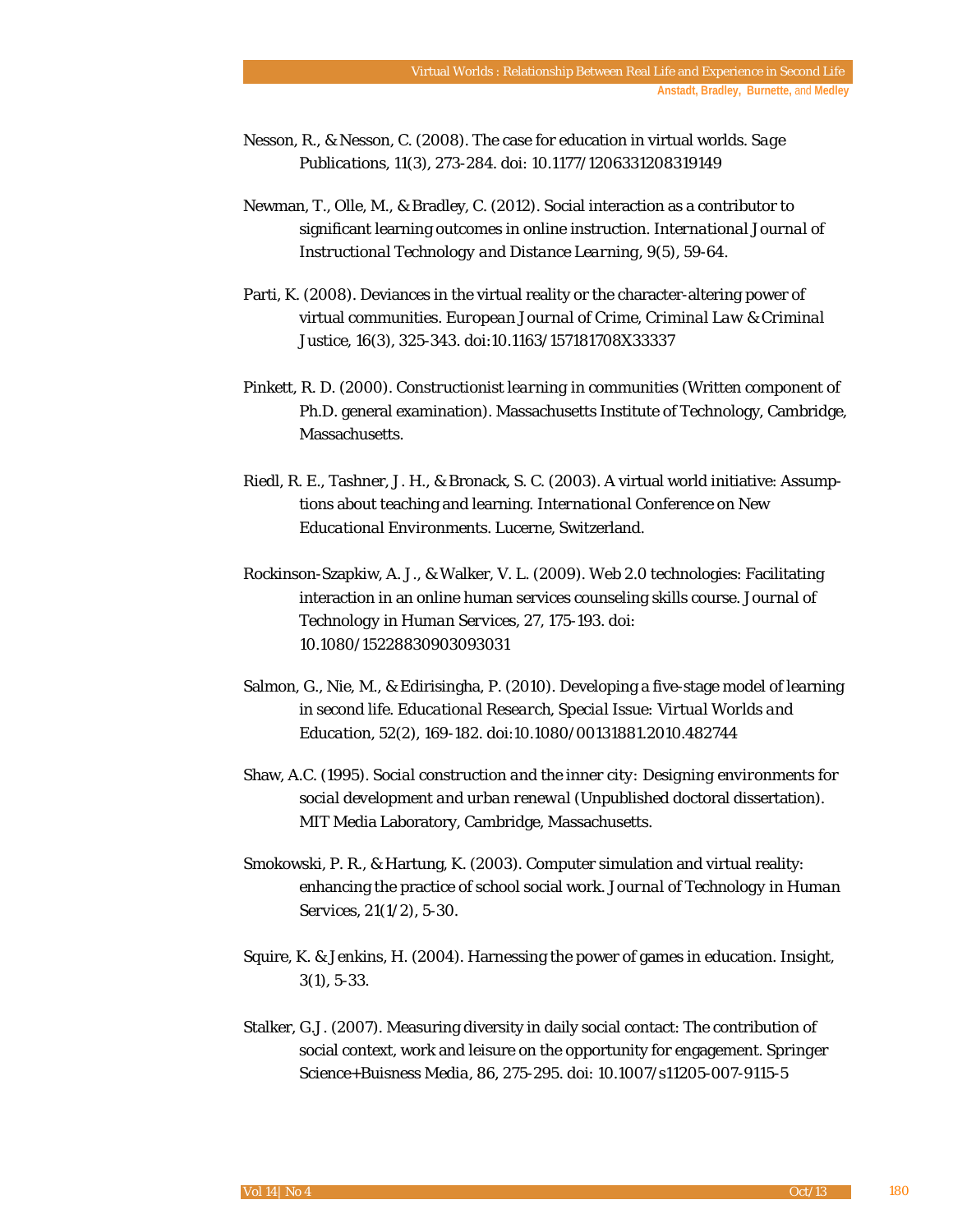- SparkNotes Editors (2006). Sparknote on identity and reality. Retrieved from [http://www.sparknotes.com/sociology/identity-and](http://www.sparknotes.com/sociology/identity-and-reality/section1.rhtml)[reality/section1.rhtml](http://www.sparknotes.com/sociology/identity-and-reality/section1.rhtml)
- Sun, Y. (2012). Analysis and research on distance learning in second life. *IPCSIT, 53.* doi: 10.7763/IPCSIT.2012.V53.No.2.22.
- Tsan, J. Y., & Day, S. X. (2007). Personality and gender as predictors of online counseling use. *Journal of Technology in Human Services, 25*(3), 39-55.
- Vernon, R. , Lewis, L., & Lynch, D. (2009). Virtual worlds and social work education: Potentials for "Second Life." *Advances in Social Work*, *10*(2), 176-192.
- Vygotsky, L.S., (1978). *Mind in society.* Cambridge, MA: Harvard University Press.
- Wood, D. (2009). Real life access to "Second Life " worlds: The potential, the problems and the possibilities for a barrier-free future. *The International Journal of Diversity in Organizations, Communities, and Nations, 8*(6), 139-148.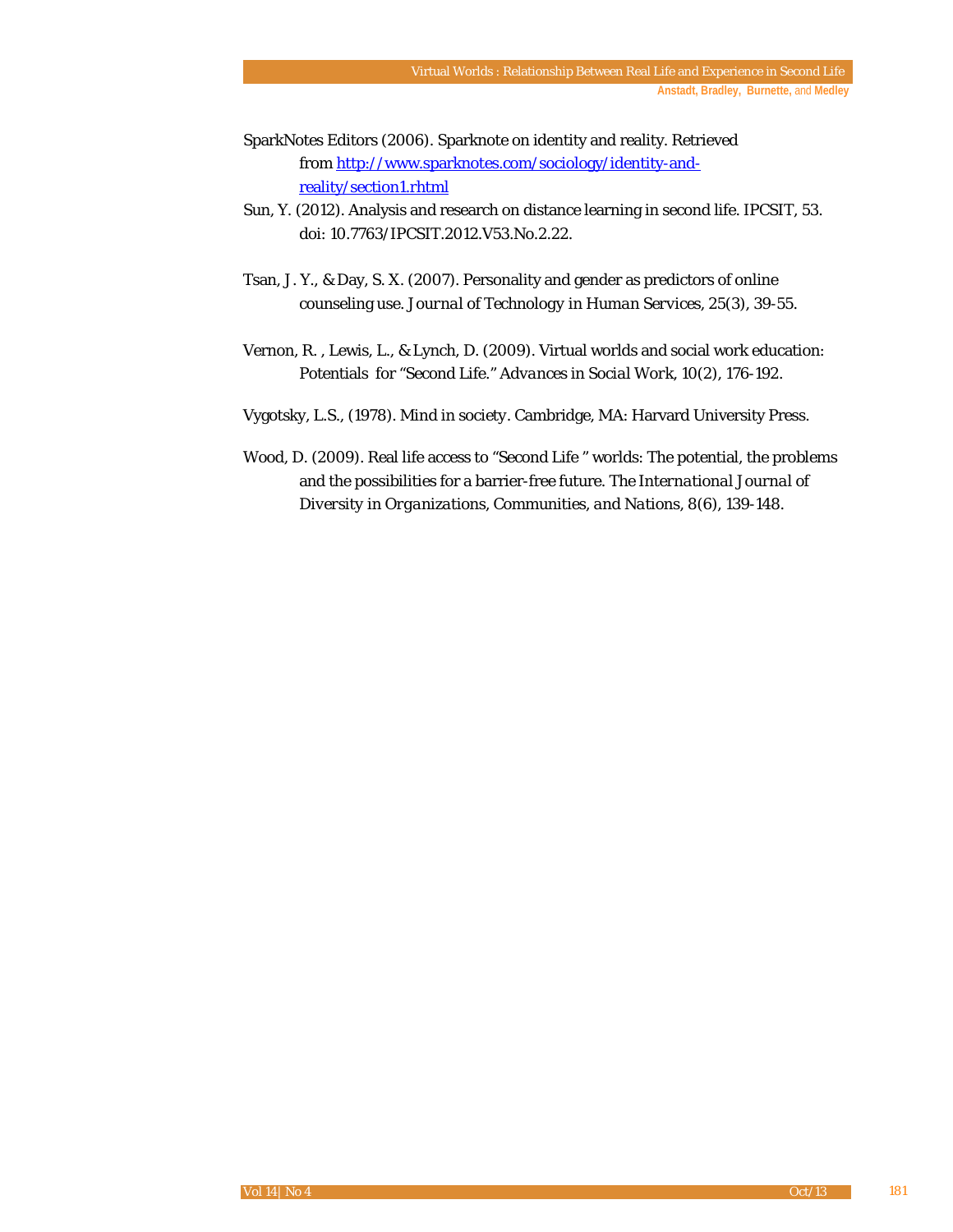### Appendix A

#### *SL Questionnaire*

Directions: Please indicate any questions for which you feel uncomfortable in responding in a truthful manner.

- 1. Did you read the CONSENT FORM located on the screen in front of this kiosk?
- a) Yes
- b) No
- 2. If no, reading the consent is an important part of participating in this study. Please click "Exit Survey" and read the consent form before taking this survey.
- a) Exit Survey
- 3. Do you agree to continue past this point and take the following survey?
- a) Yes
- b) No
- c) Exit Survey

#### Demographics:

- 4. What is your RL age?
- a) Age 18-30
- b) Age 30-50
- c) Age 50-65
- d) Age 65+
- e) No response
- f) Exit Survey

5 .What is your ethnic background? \_\_

- 6. Gender
	- a. Male
	- b. Female
	- c. Other
	- d. No response
	- e. Exit Survey
- 7. What is your highest education level?
	- a. Some high school
	- b. High school graduate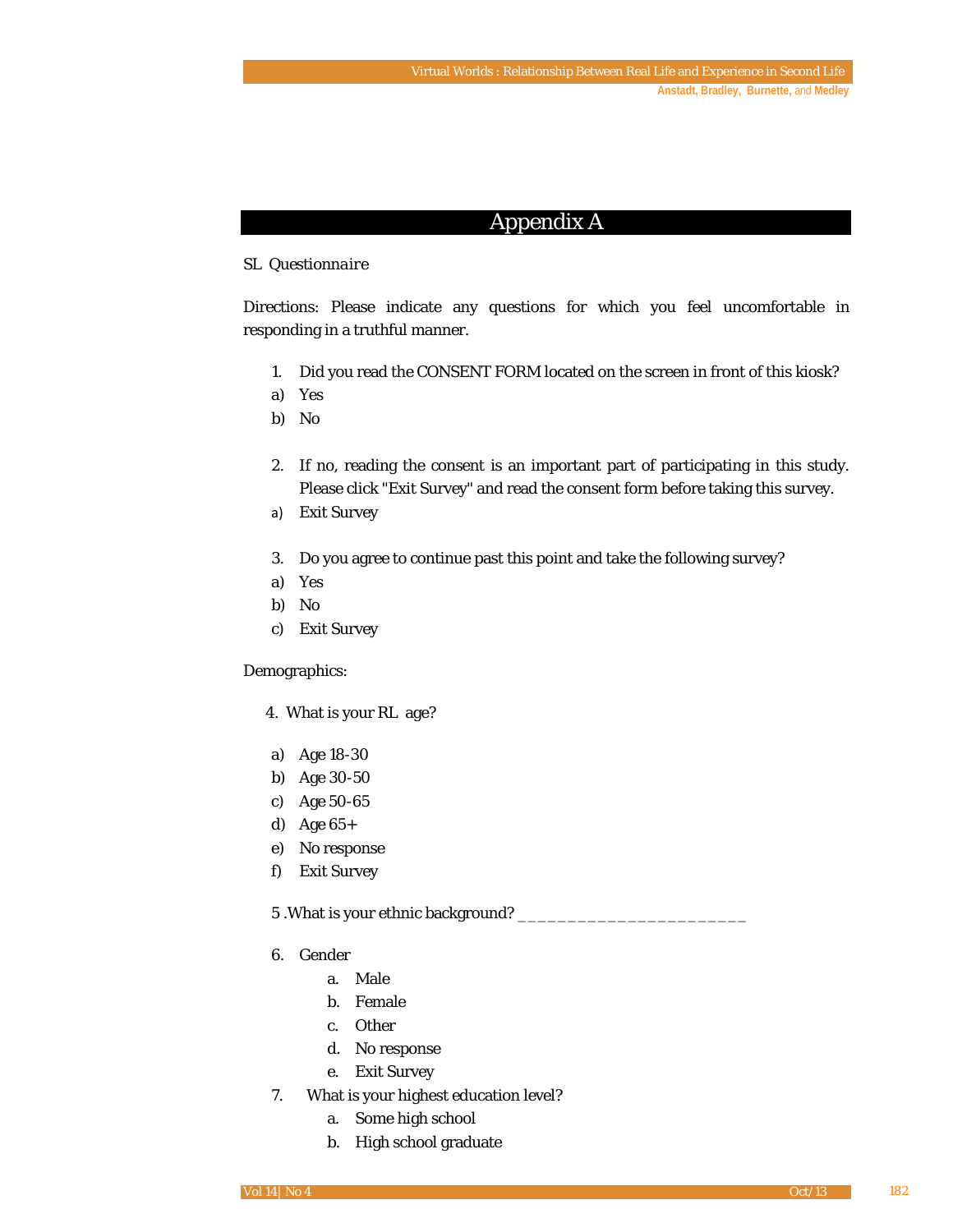- c. Some college
- d. College graduate
- e. Associate's Degree
- f. Technical Degree
- g. Master's Degree
- h. Doctoral degree
- i. No response
- j. Exit Survey
- 8. Marital status?
	- a. Single
	- b. Divorced
	- c. Widowed
	- d. Engaged
	- e. Married (1-5yrs)
	- f. Married (5-15 yrs)
	- g. Married (15- beyond)
	- h. No response
	- i. Exit Survey

9. What country are you currently living in \_\_\_\_\_\_\_\_\_\_\_\_\_\_\_\_\_\_\_\_\_\_\_\_\_\_\_\_?

10. How did you first hear about SL \_\_\_\_\_\_\_\_\_\_\_\_\_\_\_\_\_\_\_\_\_\_\_?

- 11. What motivated you to join SL ? \_\_\_\_\_\_\_\_\_\_\_\_\_\_\_\_\_\_\_\_\_\_\_?
- 12. How long have you been on SL \_\_\_\_\_\_\_\_\_\_\_\_\_\_\_\_\_\_\_\_\_\_\_\_\_\_\_\_\_\_\_?
- 13. Is this your first Avatar in SL ?
	- a) Yes
	- b) No
	- c) exit survey

14. How many Avatars (Alts) do currently you have in SL ?

- a) 1
- b) 2
- c) 3
- d) 4
- e) 5
- f) 6
- g) 7
- h) More than 7
- i) No response
- j) Exit Survey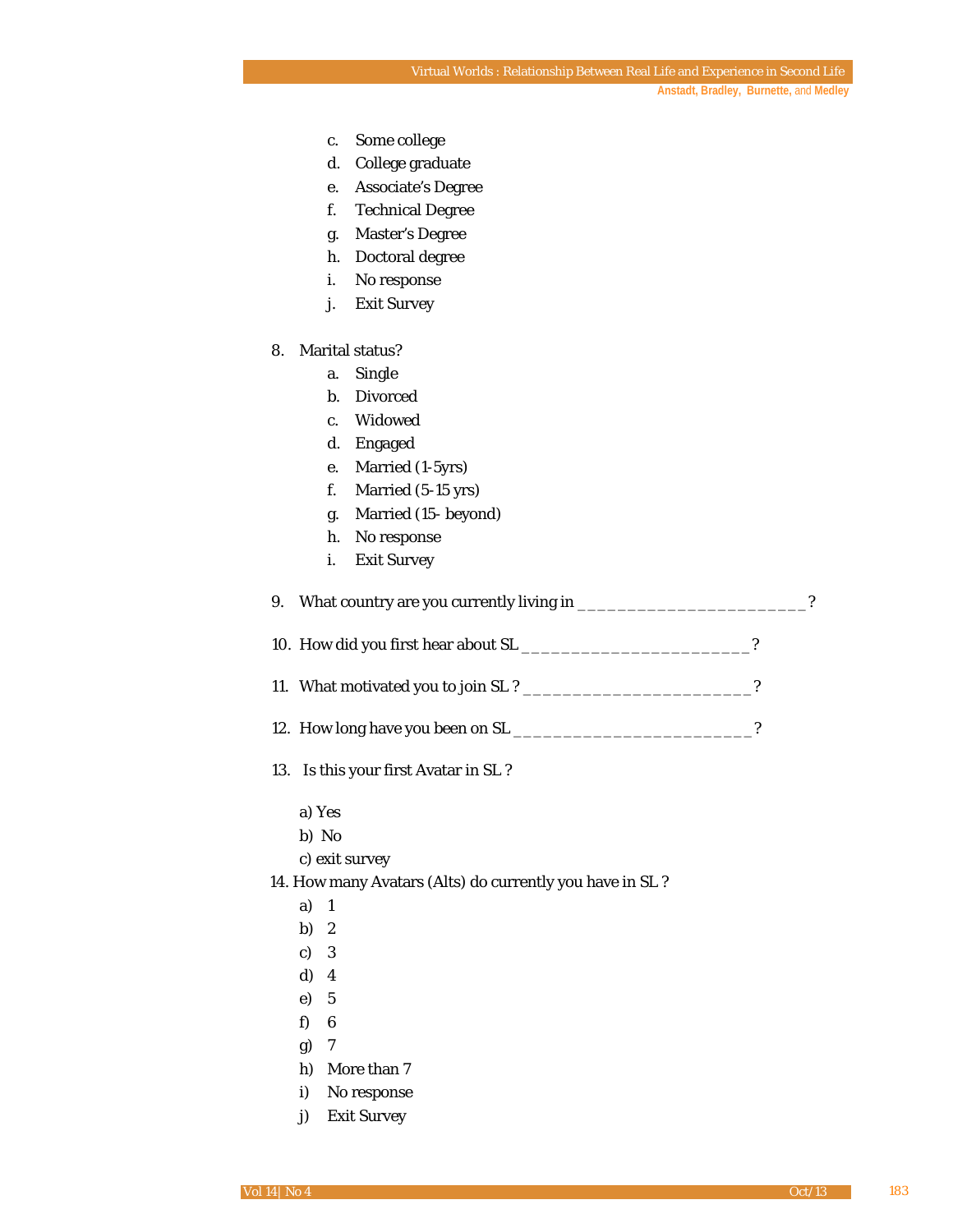15.Gender of Avatar(s)?

- a) Male
- b) Female
- c) Other
- d) No response
- e) Exit Survey
- 16. How frequently do you sign into SL ?
	- a. Less than three times per week
	- b. 1 time per day
	- c. 2-4 times per day
	- d. 5-7 times per day
	- e. more than 7 interactions per day or stay signed on
	- f. No response
	- g. Exit Survey
- 17. How many hours are you in SL ?
	- a. Less than one hour per week
	- b. 1-4 hours per week
	- c. 5-9 hours per week
	- d. 10-20 hours per week
	- e. More than 20 hours per week
	- f. No response
	- g. Exit Survey
- SL Experience:
	- 18. Which of these choices do you consider to be most prominent for you in SL?:
		- a. Social Networking
		- b. An extension of RL
		- c. Gaming
		- d. Creating/Displaying
		- e. Revenue
		- f. A combination of the above
		- g. No response
		- h. Exit Survey
	- 19. Did you find SL difficult to navigate?
		- a. Yes
		- b. No
		- c. Exit survey
	- 20. When you meet people in SL do you believe:
		- a. The avatar represents the real person.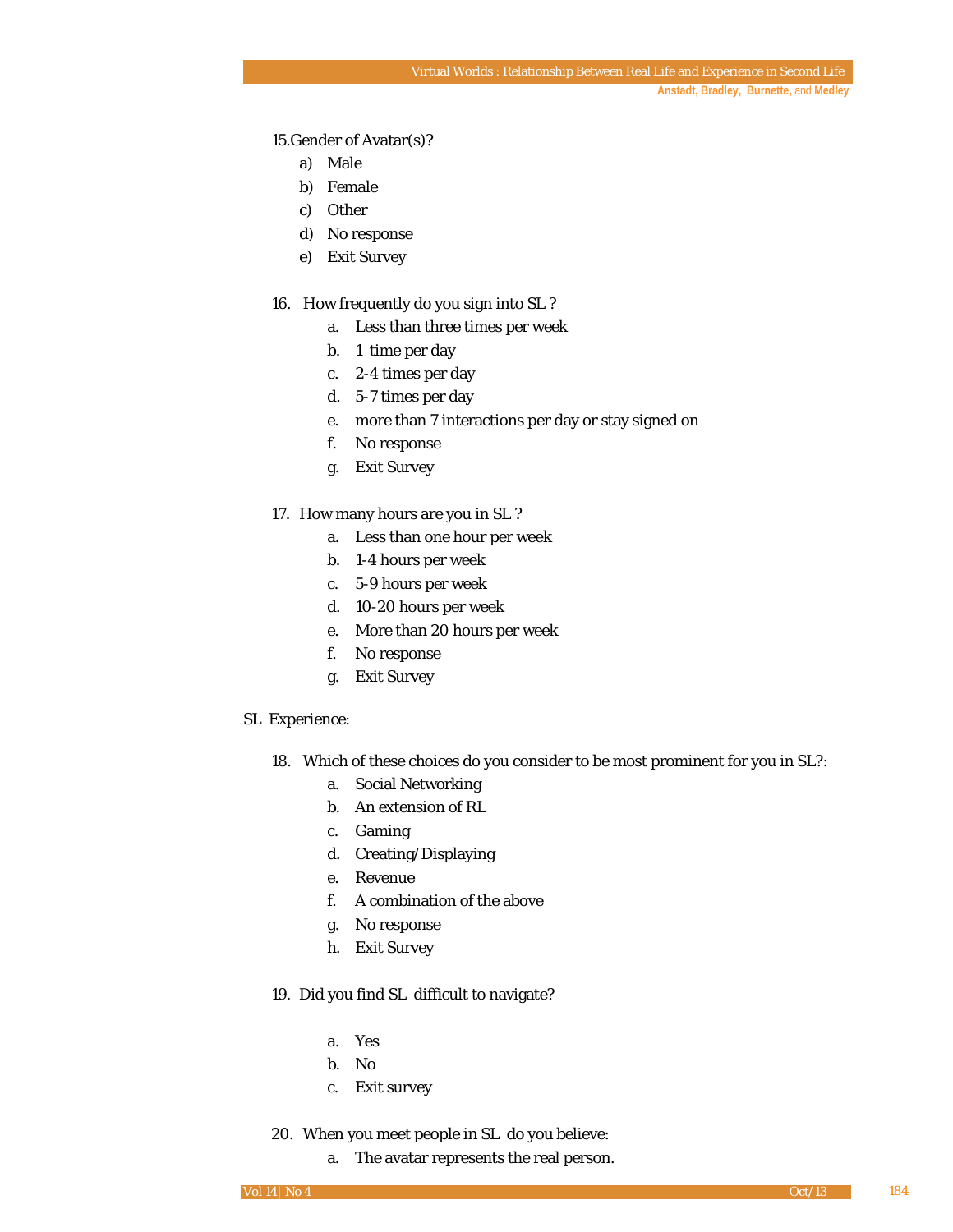- b. There is a low likelihood the avatar represents the real person.
- c. The avatar is a contact to further my goals.
- d. I do not relate to other Avatars
- e. Exit Survey
- 21. Do you believe:
	- a. It is impossible to believe anything said online.
	- b. You can learn more about people behind the anonymity of the virtual.
	- $\epsilon$ . For the reasons I am in SL, truth expression about RL doesn't matter
	- d. Other
	- e. Exit Survey
- 22. Do you feel you could make valuable, trustworthy friends in a virtual world?
	- a. Yes, absolutely!
	- b. Yes, sometimes
	- c. I'm not in SL to make personal connections
	- d. Strictly for role-play/fantasy/gaming
	- e. No comment at this time
	- f. Exit Survey
- 23. Have you been dancing in SL ? Do you find it:
	- a. Yes, no further comment.
	- b. Yes, a good way to meet people and fun.
	- c. Yes, stimulating when the avatars are all synchronized.
	- d. Yes, better than avatars just standing around.
	- e. No, I'm here for other reasons.
	- f. No comment or opinion at this time.
	- g. Exit Survey

24. Have you done any role-playing (fantasy, space historical, Gorean, BDSM, etc) in SL ?

- a. Yes, no further comment.
	- b. Yes, all of SL is role play.
	- c. No, not interested.
	- d. No, I'm here for other reasons.
	- e. No comment.
	- f. Exit Survey
- SL and RL Interaction:
	- 25. Are you in an intimate/romantic relationship in SL ?
		- a) Yes
		- b) No
		- c) Exit survey
	- 26. How long have you been in this relationship? Please indicate how long?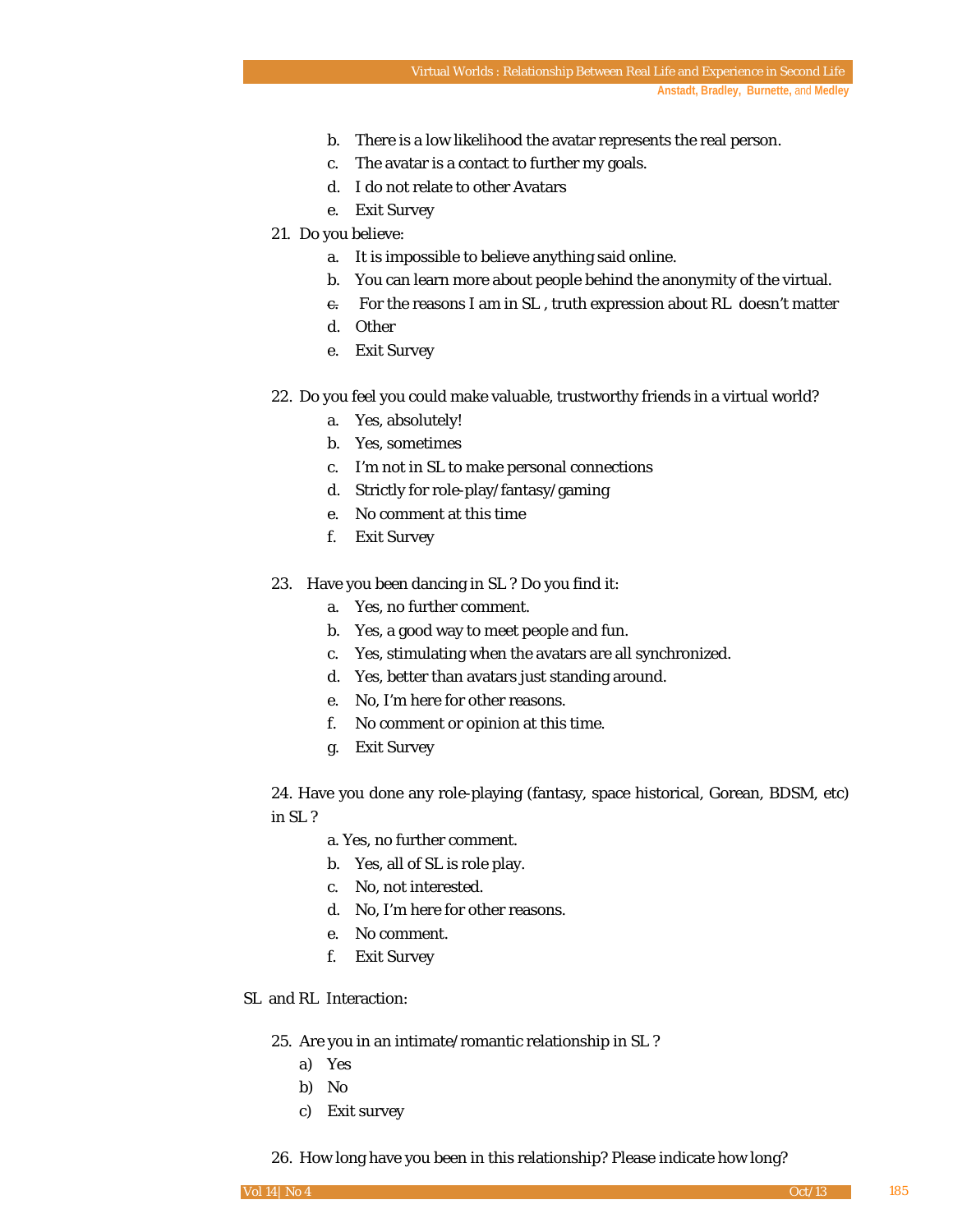- a) Less than six months
- b) More than six months
- 27. Are any of your close friends or family regularly active on SL ?
	- a) Yes
	- b) No
	- c) Exit survey
- 28. How many socially interactive everyday contacts do you make in RL ?
	- a) less than 3 times per week
	- b) 1 interaction per day
	- c) 2-4 interactions per day
	- d) 5-7 interactions per day
	- e) more than 7 interactions per day
	- f) No response
	- g) Exit Survey
- 29. How many interpersonal social events do you average per day, with people close to you (i.e. close friends, family, lovers, etc.)
	- a. 1 interaction per day
	- b. 2-4 interactions per day
	- c. 5-7 interactions per day
	- d. More than 7 interactions per day
	- e. No response
	- f. Exit Survey
- 30. Do you get personal satisfaction from interacting with people in RL ? Not at all 1 2 3 4 5 6 7 All the time
- 31. What motivates you to attend group or community meetings in SL ?
	- a. Friends
	- b. Education
	- c. Business
	- d. Social Support
	- e. Other
	- f. No response
	- g. Exit Survey
- 32. How many planned, interpersonal social contacts do you have in SL per day?
	- a. Less than 3 per week
	- b. 1 per day
	- c. 2-4 per day
	- d. 5-7 per day
	- e. 7 or more per day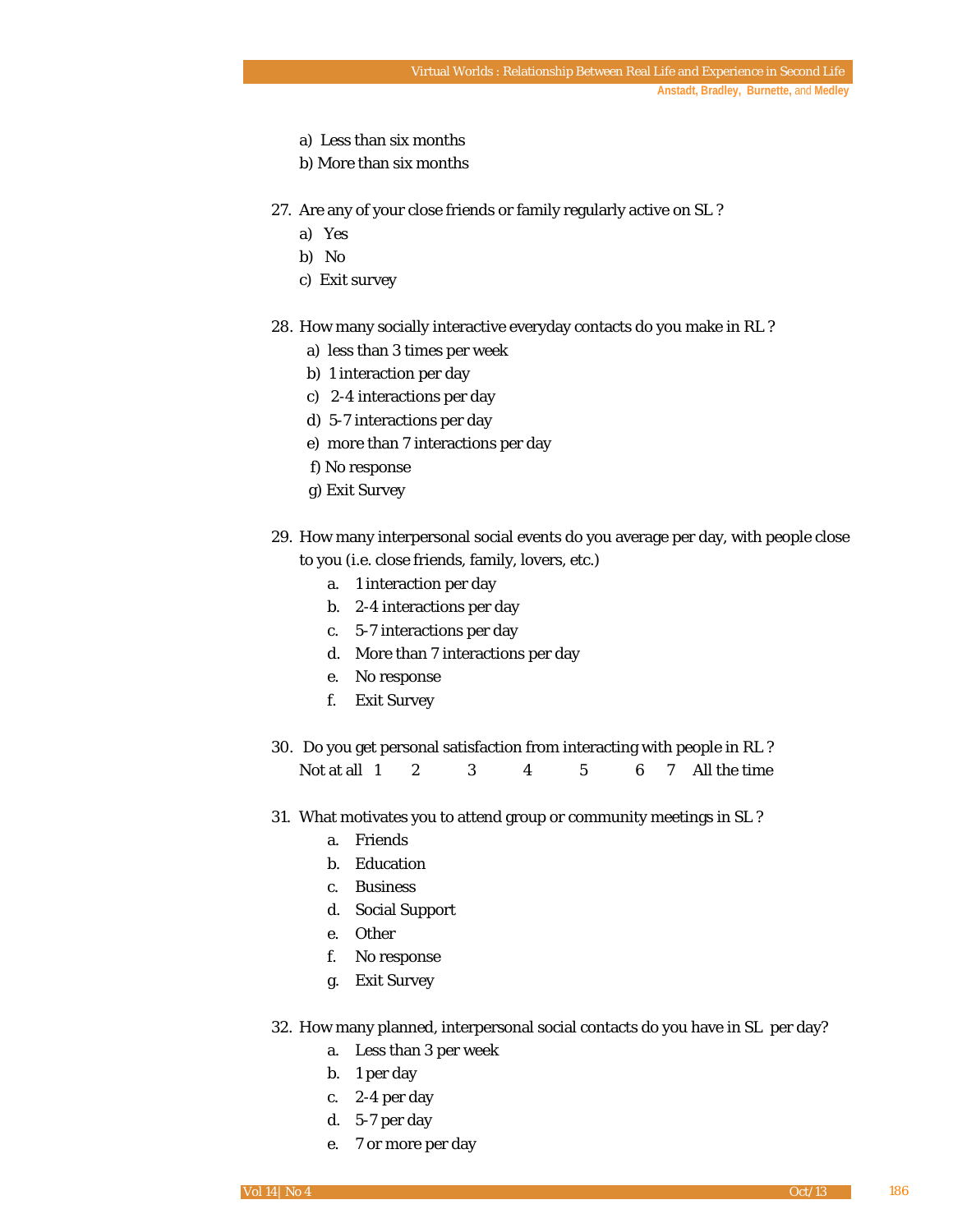- f. No response
- g. Exit Survey
- 33. Do you get personal satisfaction from interacting with others in SL ? Please select an answer from 0 to 7 where 0 is Not at All and 7 is All the Time. Not at all 1 2 3 4 5 6 7 All the time.
- 34. Pick one activity in SL that you find to be the most motivating (meaning you want to do it again) and list it here\_
- 35. Do you find the activity in the previous question motivating in a similar way in RL ?
	- a. Yes
	- b. No
	- c. Partially
	- d. Exit survey
- 36. Have you ever met a person in RL that you first met in SL ?
	- a. Yes
	- b. No
	- c. Planning to
	- d. Exit survey
- 37. Was the meeting a positive experience?
	- a. Yes
	- b. No
	- c. Neutral
	- d. Exit survey
- 38. Would you like to help us further by agreeing to meet with one of the researchers for a brief 6 question interview at your convenience?
	- a) Yes
	- b) No

If yes, Thank you! You will be given a notecard with your gift of a free tee at the end of this survey. Please open the box and enjoy your gift. Info will be provided if you change your mind about the interview, but you will not be contacted further.

If no, Thank you! You will be given a notecard with your gift of a free tee at the end of this survey. Please open the box and enjoy your gift. Info will be provided if you change your mind about the interview, but you won't be contacted.

All done! Thank you for participating in the survey! Please accept our gift of a free graphic tee! If you have any questions please feel free to contact the researchers (see notecard attached to your tee) for additional information.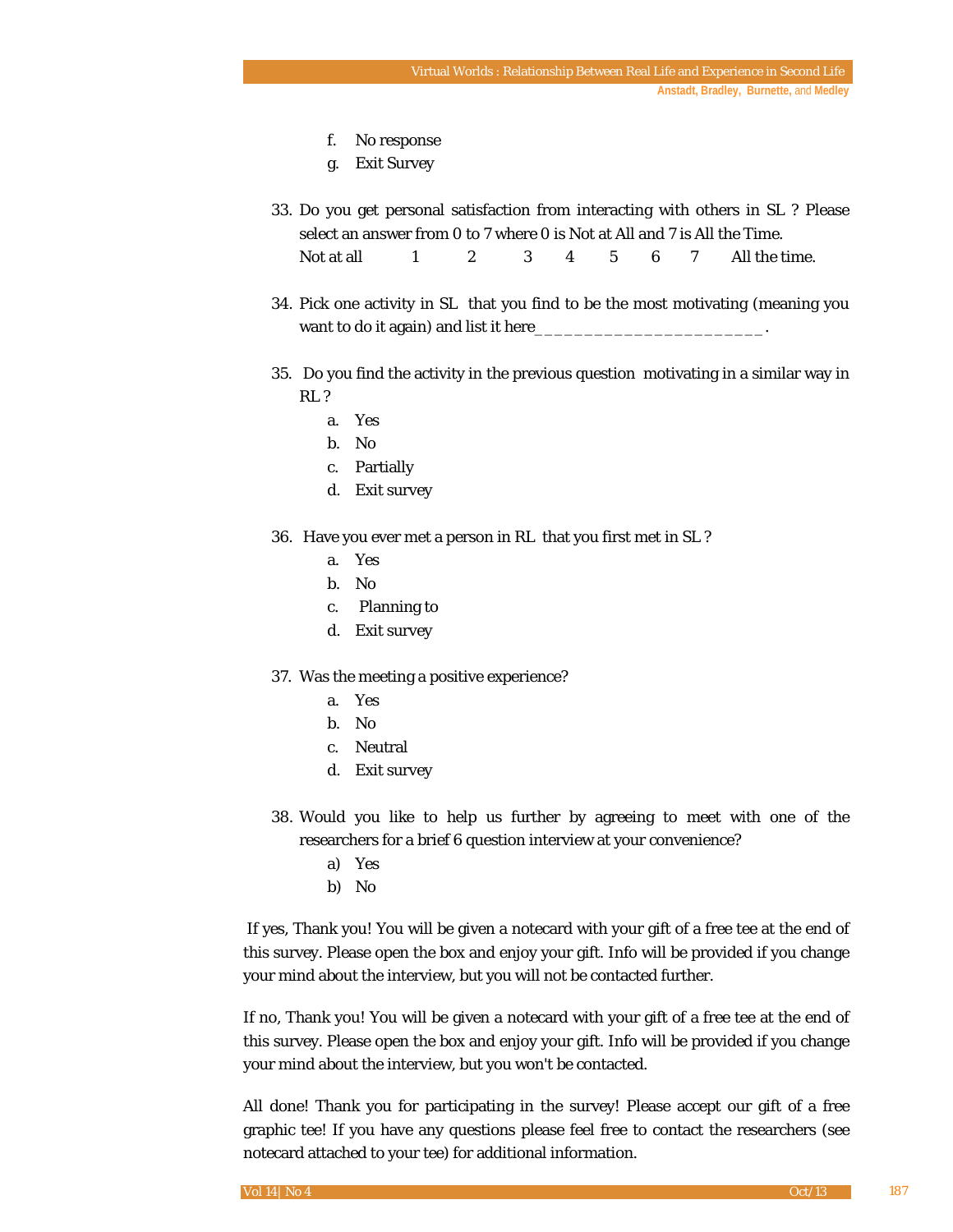### Appendix B

#### *Qualitative Interview Consent and Questions*

By answering the questions and e-mailing the researchers to schedule to meet in SL you are consenting to the interview portion of this study. Know that your answers to the above questions will be kept in confidence in the same way that your survey will be. The below questions will be the only questions asked during the interview, and we may only ask "Would you like to share any more information about that?" but only about the topics in the questions below. These questions and your survey will be kept separate and there will be no identifying information connected with your answers. Your username and/or e-mail will be coded in that it will be given a number meaning that your answers in no way can be identified to you. The answers to these questions will be saved on a password protected USB in a locked office and in a locked drawer, accessible only to the faculty advisor and the researchers, and the information will be destroyed after 3 yrs.

Thank you for your time and consideration!

Interview Questions: SL

- 1. How did you hear about SL ? Please explain?
- 2. What made you want to join SL ? Once you did, was it easy to navigate and why?
- 3. What is your favorite thing to do in SL ? Why?
- 4. What do you perceive that you get out of being a member of SL ? Please explain?
- 5. Do you feel like you connect with individuals on SL ? Do you connect with individuals in RL ? (e.g. Friends, romantic relationships, groups)
- 6. If applicable list any groups you belong to in SL and/or RL ? Why did you join?

These next few questions are optional:

- 7. Do you feel that your avatar is an accurate representation of your RL physical appearance? Please explain?
- 8. If you have multiple avatars, what is the purpose in having multiple? Please explain?
- 9. Do you feel that your time on SL fulfills needs that may not be met in RL ? Please explain?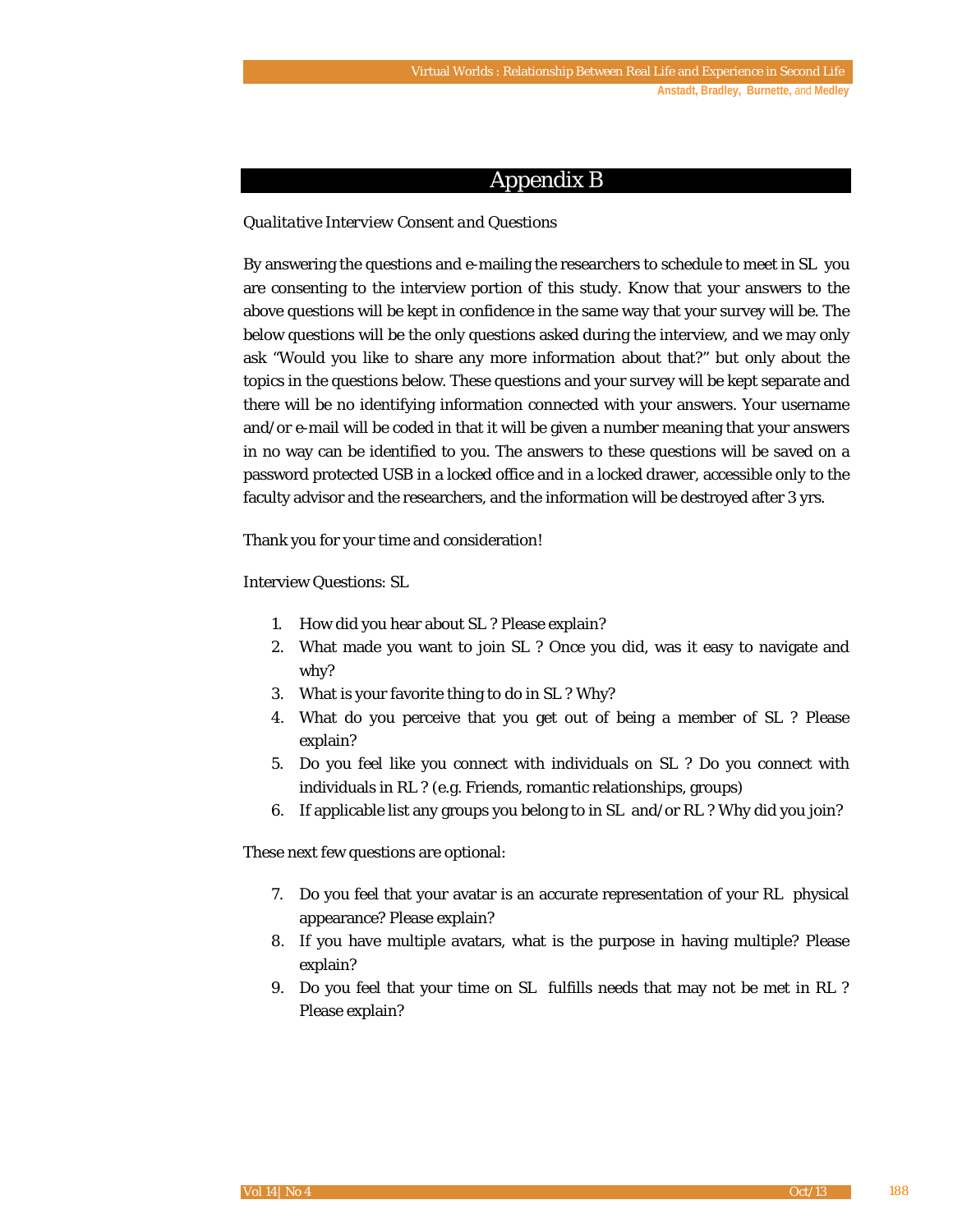## Appendix C

#### Table 1

*Real Life and Second Life Demographics (N = 100)*

| <b>Dimension</b>     | <b>Attributes</b>       | Frequency                                                                                                                                                                                                                                                                                            | Percentage |
|----------------------|-------------------------|------------------------------------------------------------------------------------------------------------------------------------------------------------------------------------------------------------------------------------------------------------------------------------------------------|------------|
|                      | 18-30                   | 18                                                                                                                                                                                                                                                                                                   | 18.4       |
| Age in RL            | $31 - 50$               | 43<br>29<br>8<br>$\overline{2}$<br>77<br>$\mathbf{1}$<br>$\overline{5}$<br>3<br>10<br>$\boldsymbol{2}$<br>$\overline{2}$<br>38<br>59<br>3<br>28<br>13<br>10<br>29<br>12<br>3<br>3<br>$\overline{2}$<br>$\mathbf{1}$<br>$\boldsymbol{2}$<br>21<br>23<br>7<br>$\mathbf{1}$<br>31<br>13<br>$\mathbf{1}$ | 43.9       |
|                      | 51-65                   |                                                                                                                                                                                                                                                                                                      | 29.6       |
|                      | Above 65                |                                                                                                                                                                                                                                                                                                      | 8.2        |
|                      | No Response             |                                                                                                                                                                                                                                                                                                      | 2.0        |
|                      | Caucasian               |                                                                                                                                                                                                                                                                                                      | 78.6       |
|                      | <b>African American</b> |                                                                                                                                                                                                                                                                                                      | 1.0        |
| Ethnicity            | Pacific Island          |                                                                                                                                                                                                                                                                                                      | 5.1        |
|                      | Hispanic                |                                                                                                                                                                                                                                                                                                      | 3.1        |
|                      | <b>Other European</b>   |                                                                                                                                                                                                                                                                                                      | 10.2       |
|                      | Other                   |                                                                                                                                                                                                                                                                                                      | 2.0        |
|                      | No Response             |                                                                                                                                                                                                                                                                                                      | 2.0        |
|                      | Male                    |                                                                                                                                                                                                                                                                                                      | 38.0       |
| <b>Gender in RL</b>  | Female                  |                                                                                                                                                                                                                                                                                                      | 59.0       |
|                      | Other                   |                                                                                                                                                                                                                                                                                                      | 3.0        |
|                      | <b>Single</b>           |                                                                                                                                                                                                                                                                                                      | 28.0       |
|                      | Married 1-5 years       |                                                                                                                                                                                                                                                                                                      | 13.0       |
| Marital status in RL | Married 5-15 years      |                                                                                                                                                                                                                                                                                                      | 10.0       |
|                      | Married over 15 years   |                                                                                                                                                                                                                                                                                                      | 29.0       |
|                      | <b>Divorce</b>          |                                                                                                                                                                                                                                                                                                      | 12.0       |
|                      | Widowed                 |                                                                                                                                                                                                                                                                                                      | 3.0        |
|                      | Engaged                 |                                                                                                                                                                                                                                                                                                      | 3.0        |
|                      | Other                   |                                                                                                                                                                                                                                                                                                      | 2.0        |
|                      | Some high school        |                                                                                                                                                                                                                                                                                                      | 1.0        |
|                      | High school grad.       |                                                                                                                                                                                                                                                                                                      | 2.0        |
| Education            | Some college            |                                                                                                                                                                                                                                                                                                      | 21.2       |
|                      | College graduate        |                                                                                                                                                                                                                                                                                                      | 23.2       |
|                      | Associates degree       |                                                                                                                                                                                                                                                                                                      | 7.1        |
|                      | <b>Technical degree</b> |                                                                                                                                                                                                                                                                                                      | 1.0        |
|                      | <b>Masters</b> degree   |                                                                                                                                                                                                                                                                                                      | 31.3       |
|                      | <b>Doctorate</b>        |                                                                                                                                                                                                                                                                                                      | 13.1       |
|                      | No response             |                                                                                                                                                                                                                                                                                                      | 1.0        |